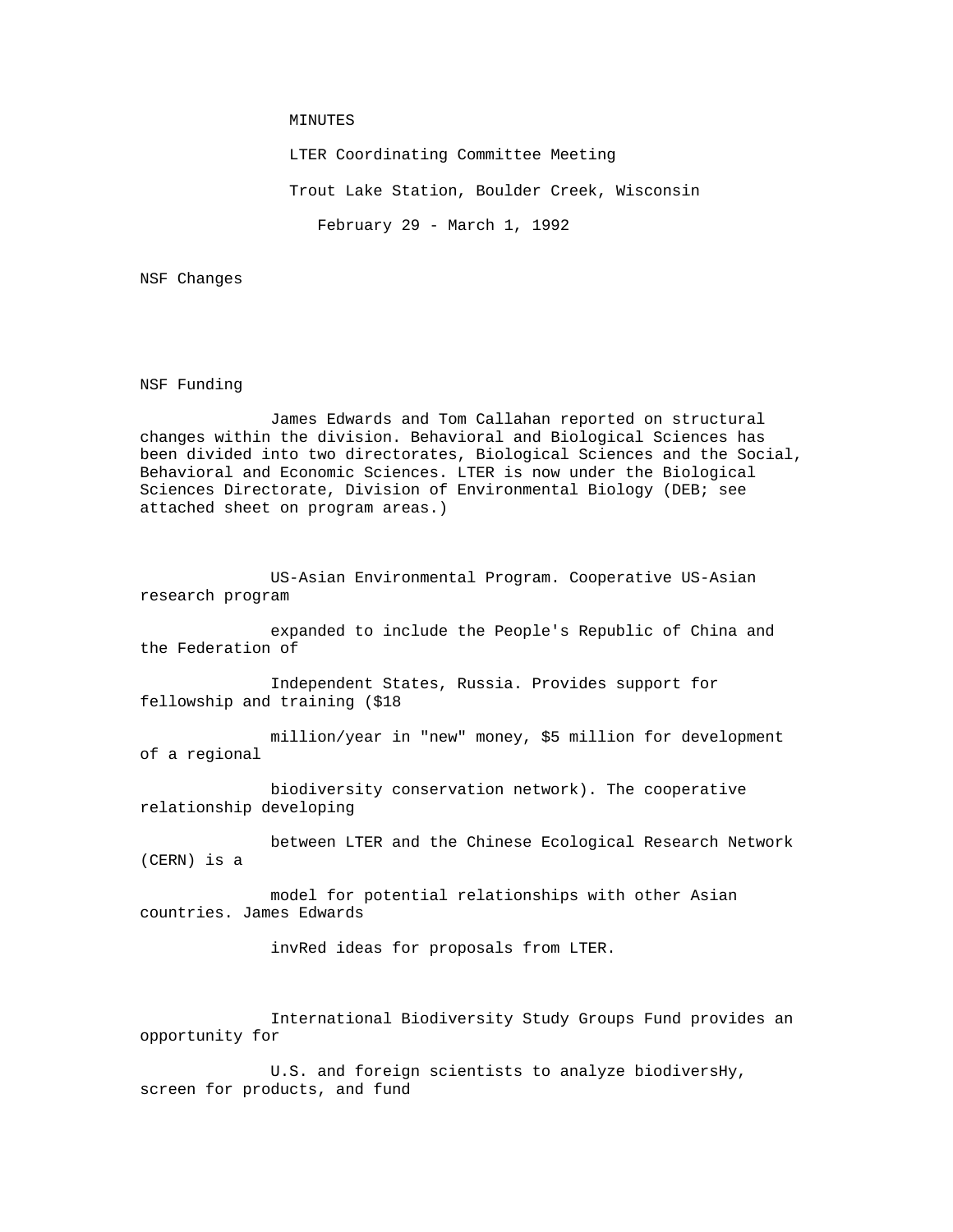studies. The first program, which will offer three LTERsized awards of \$3.5

 million each, will commence in 1993 (descriptive flyer will be available in April).

 Funding for undergraduate and graduate training and group coordination

 of research in plant sciences through NSF, DOE, and USDA in an effort to

 meet the need for ecologically-oriented activities. LTER urged to propose

studies. Consortia proposals will be favored.

 Research Agenda for Aquatic Sciences (sometimes erroneously referred to

 as the "Freshwater Initiative"). A proposal has been prepared for a workshop

 headed by Robert Naiman, Center for Streamside Studies, University of

 Washington, and John Magnuson to develop an agenda for aquatic ecological

research.

 LTER-specific funding for field station/marine lab improvements.

 Deadline for proposals: December 15, 1992, with a June-October 1993 award

 receipt. Proposals should be decadal-scale, and will be evaluated externally.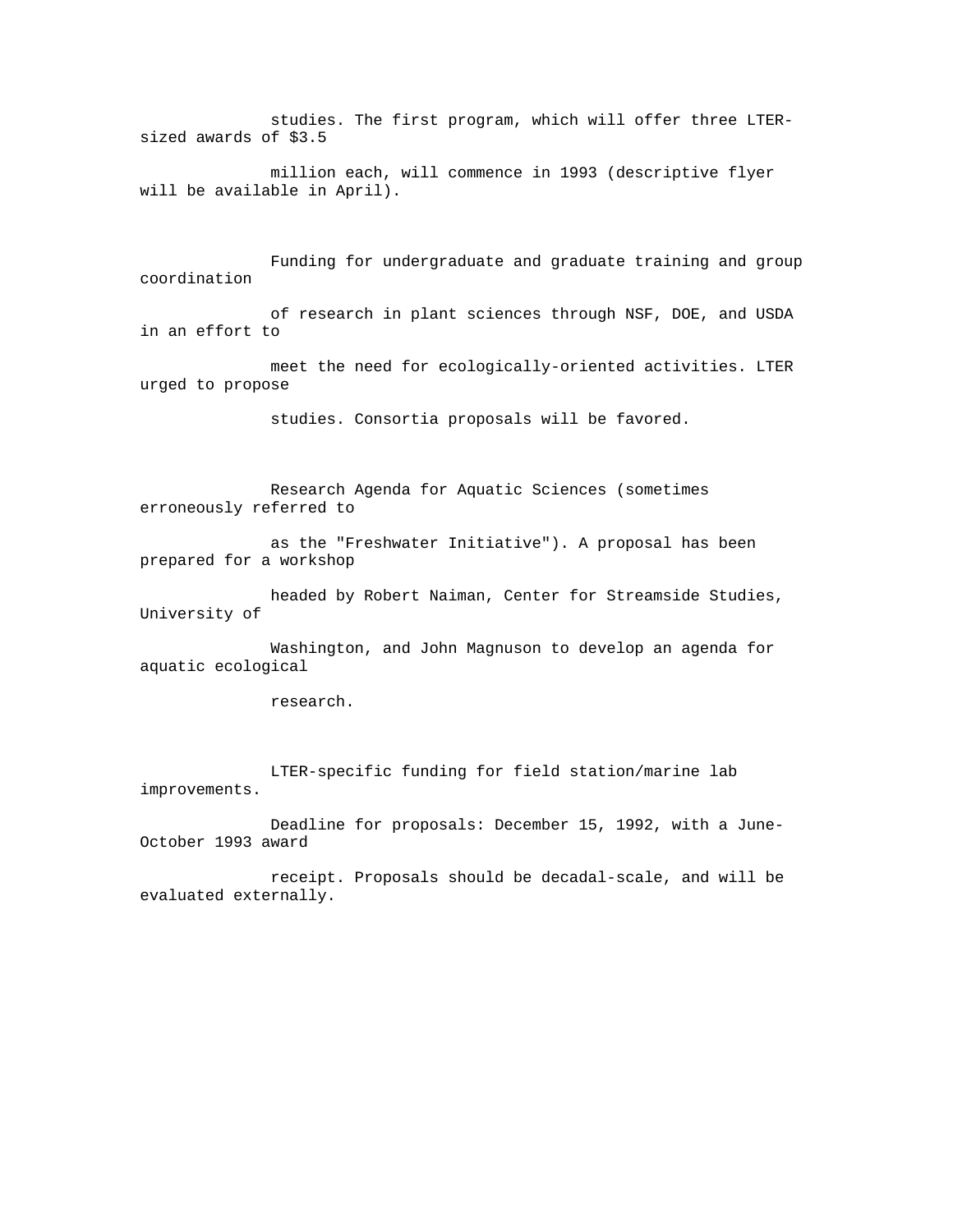1bYr. LTER Review

Meetinq Schedule

LTER/EXEC Election

Initiatives/lnternat'l.

Activities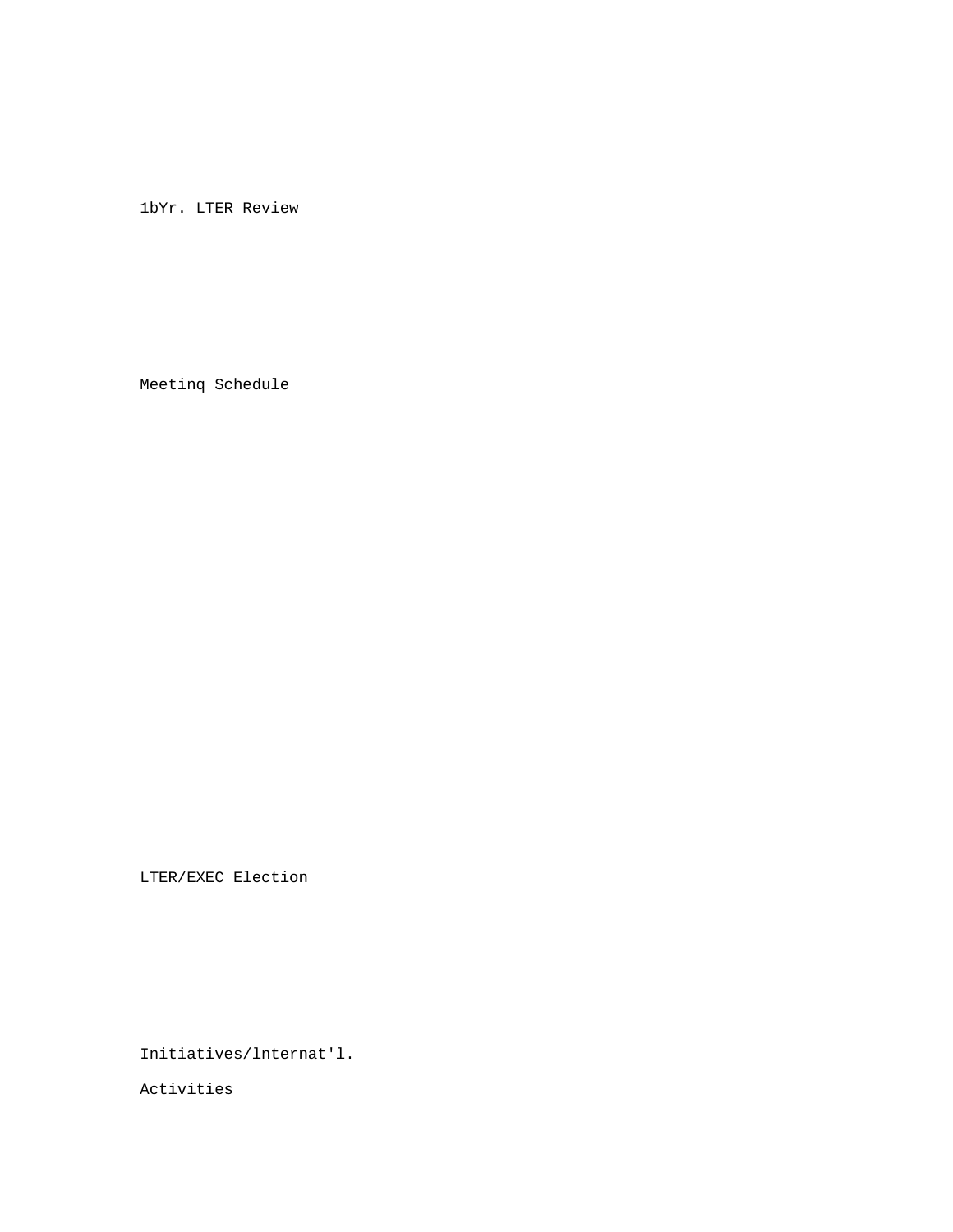Tom Callahan requested by July 1 a document from the LTER/CC providing

 input to the design and execution of the long-term research plan. The document

 should include overall tasks, a timeline for completion and idantification of

 individuals to complete tasks. Callahan noted that this is a significant

 opportunity for LTER to provide valuable and useful input; however, he stressed

 that there are no guarantees this input will explicitly guide the final design. An

 ad-hoc committee may be used. (See attached sheet for input from site

representatives.)

 LTER/CC. Aug 14, in Fairbanks, Alaska, as previously announced.

 Organizers need to know how many individuals per site will attend. Adrienne

 Whitener in the LTER Network Office will send out a preliminary registration

 request to solicit this information, as well as names of attendees.

 LTER/CC. March or April, 1993. Bill Schlesinger offered to host the meeting at

 Jornada, suggesting attendees fly into El Paso, Texas and then on to Las

Cruces. New Mexico.

 LTER/EXEC. June 1S19, in Washington, D.C. James Gosz, in Washington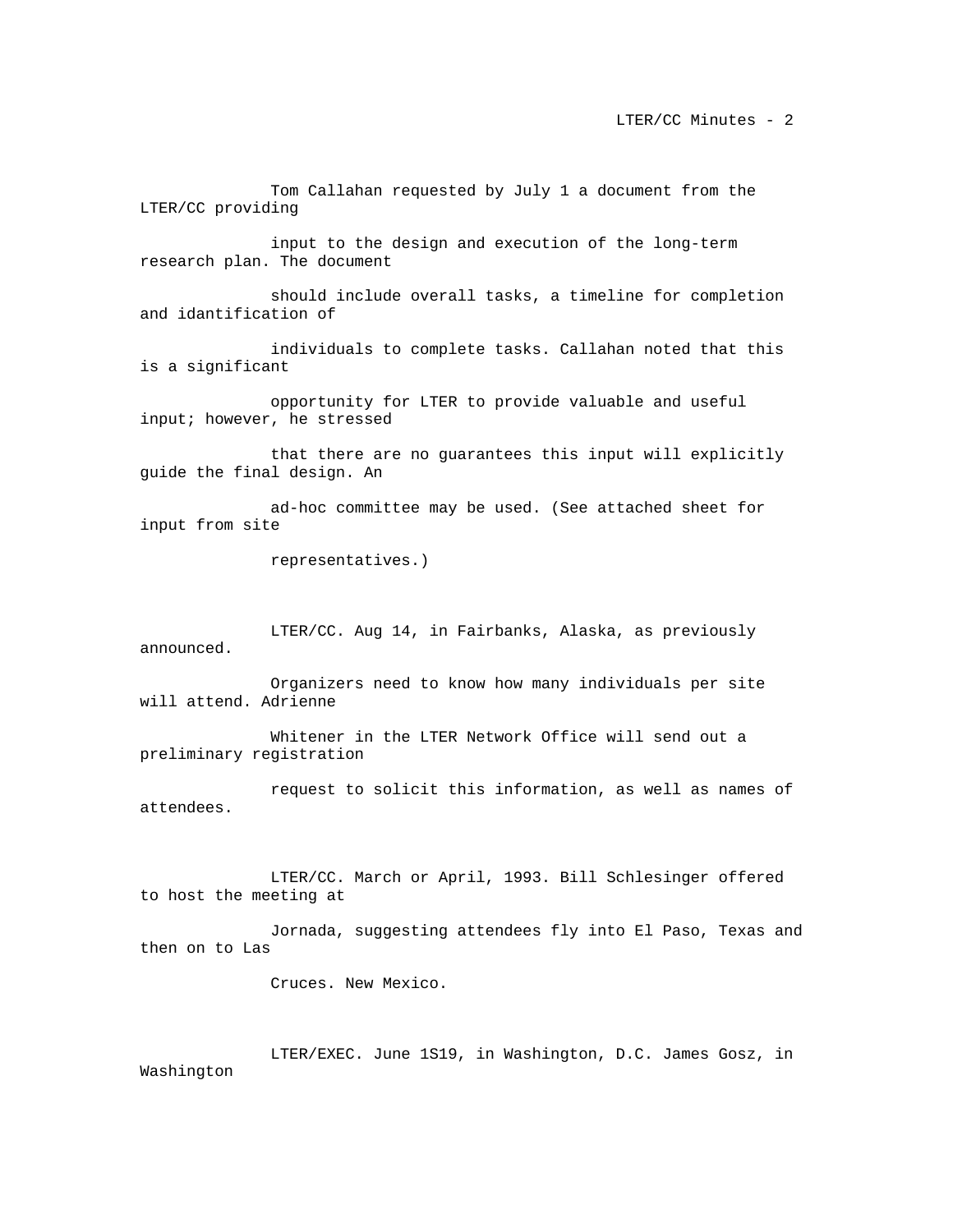as Director of the new Sustainable Biosphere Initiative office, offered meeting

 space. The meeting will be followed by a June 20 visit to the Smithsonian

 Environmental Research Center, the long-term research site in Edgewater, MD.

 All Scientists '93. September or October 1993. The Executive Committee

 recommended the meeting should be near an airport in the center of the

 country, or at one of the southern latitude research parks which have long-term

 ecological research and monitoring programs. In initial talks at the 1991 Seattle

 LTER/CC, it was suggested that the YMCA facilities at Estes Park, CO be used

 again, but with attention paid to poster space and equipment in breakout

 meeting rooms. Site selection and program committees will meet at Trout Lake

 and will move ahead quickly with planning. Site selection committee: Carl

 Bowser (chair), John Vande Castle, Tom Callahan. Program committee:

 Caroline Bledsoe (chair), Dave Tilman, Tim Fahey, John Vande Castle, John

O'Brien.

 A replacement for Keith VanCleve (BNZ), whose term on the Executive

 Committee expires this year, will be selected by mail ballot. The newly elected

 member will attend the June meeting in D.C. Jerry Franklin noted that the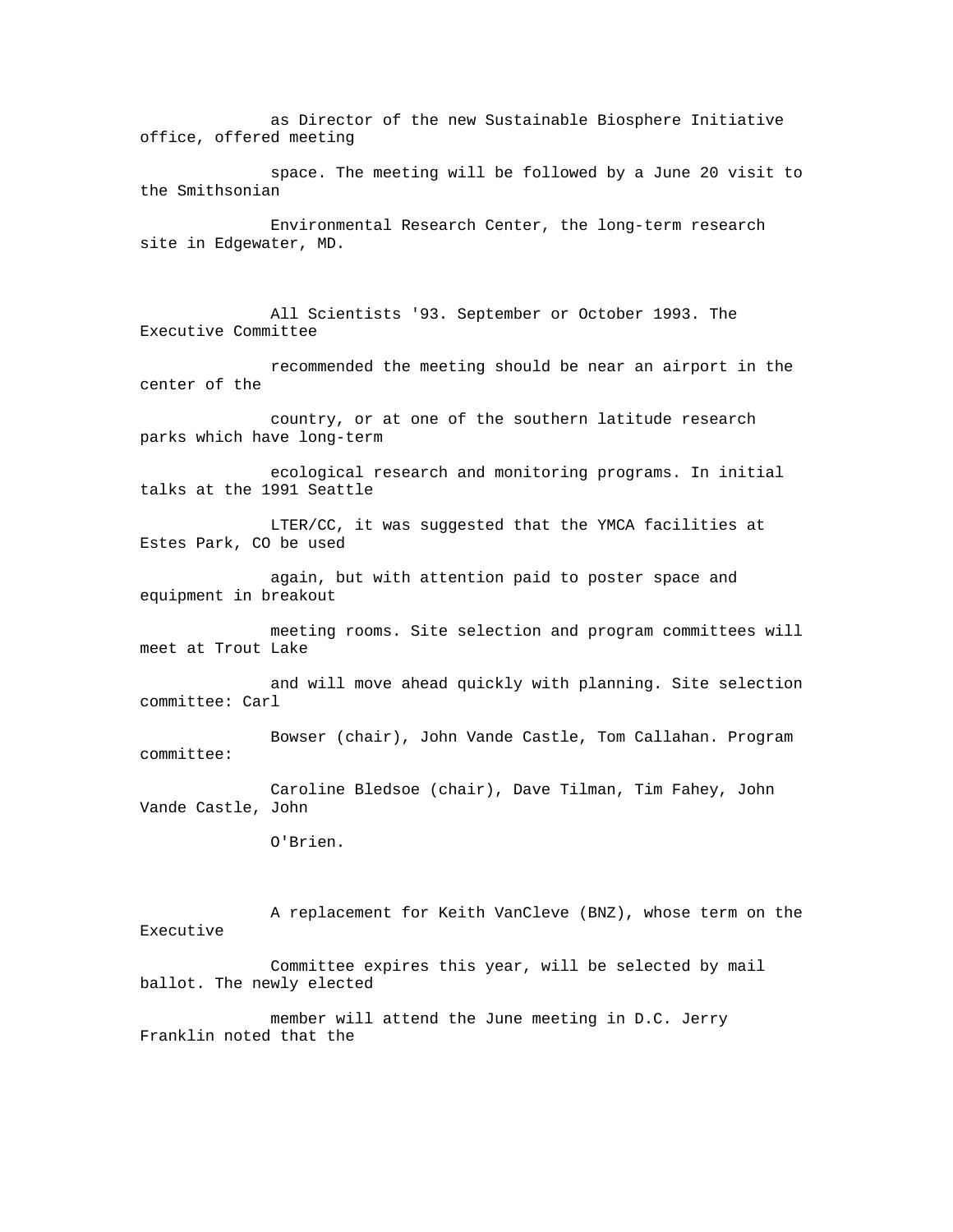Committee had begun to ask the alternate member to attend the meetings

regularly as well.

 Subsequent election resu/ts: rm Seastedt (NWr), Fred Swanson (AND), alt

 CERN Interactions. James Gosz reported that the World Bank will support

 continuing scientific exchange with the Chinese research community (proposed

 \$20 million). A proposal is in to NSF which focuses on data management

 training for the Chinese. The proposed program would involve an LTER trip to

 China to identify sites and individuals for training in the United States, with a

possible followup training in China.

Initiatives/lnternat'l.

Activities, cont'd.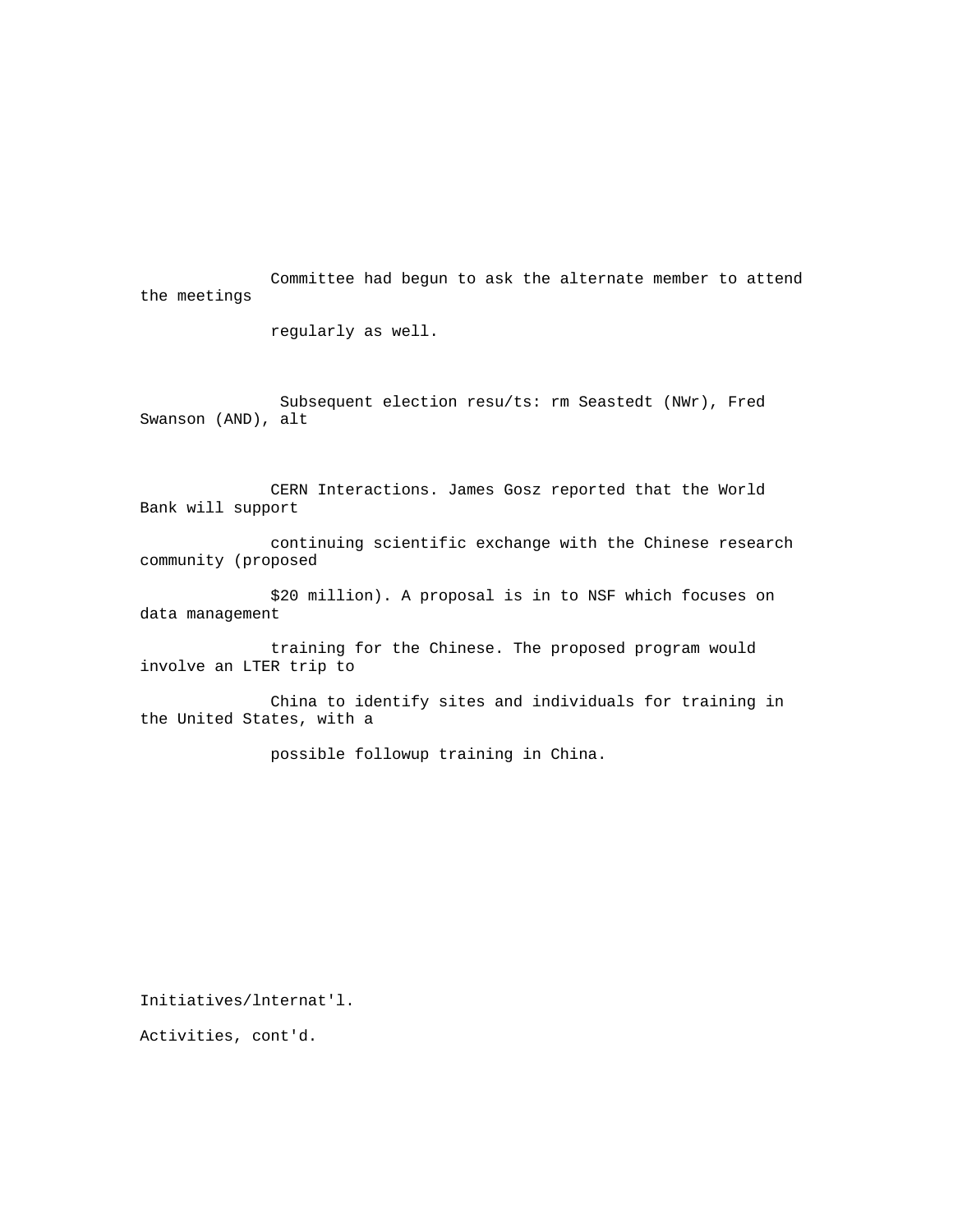NIN New Direeinns

Climate Committee

Publications

LTER/CC Minutes - 3

 LTER Research Coordination. Carolline Bledsoe's LTER research

 coordination activities will continue under subcontract to the coordination grant.

 She wili work in three areas with LTER: (1) NSF program staff (Edwards,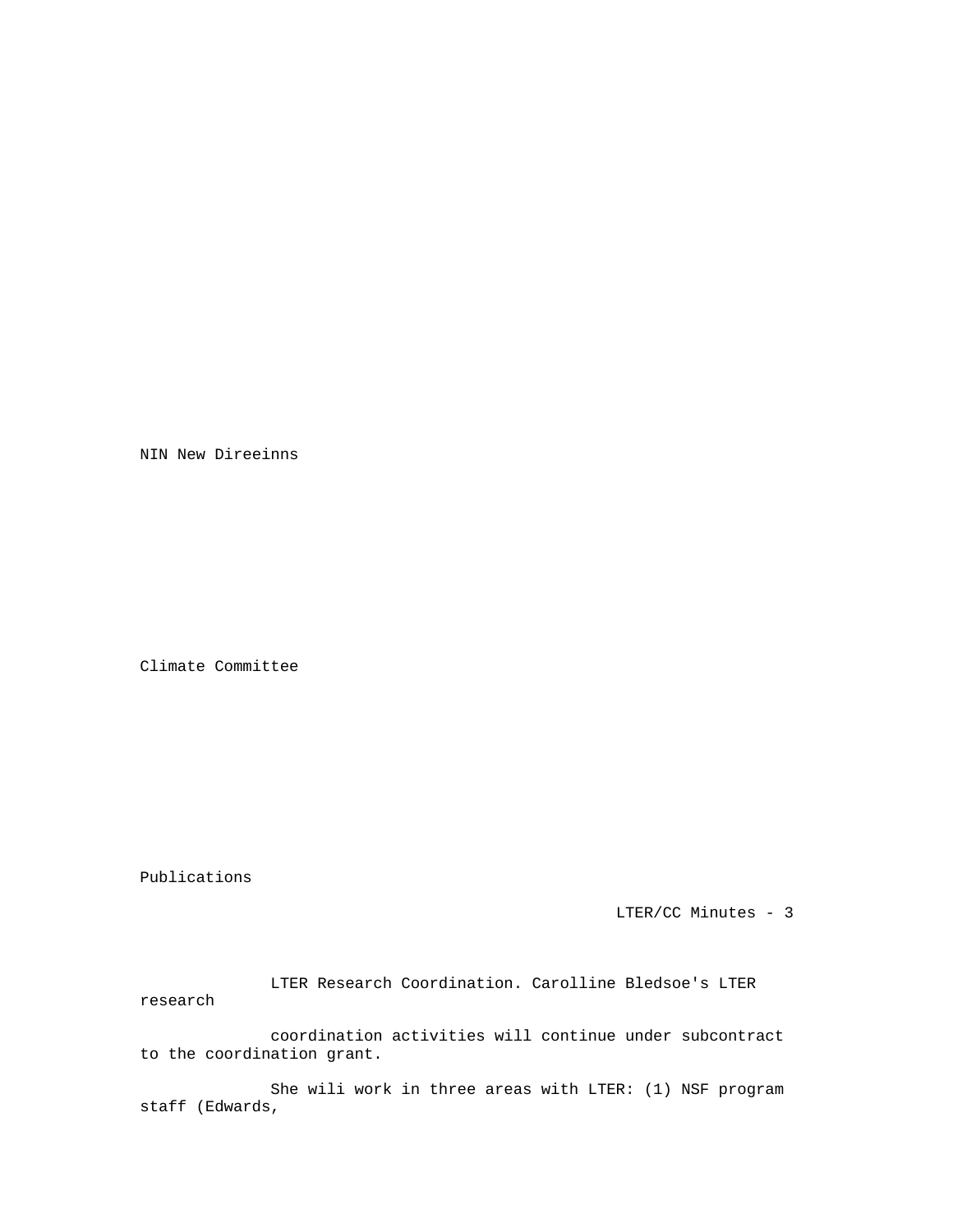Roskoski, Penhale, Callahan, Reynolds, Wooley, Systematics, and Integrative

 Biology.); (2) the LTER Network Office (developing a bibliographic database,

 core dataset directory analysis, research capabilities, NSF communication and

 planning; and (3) scientists at sHes (links to other networks, Network of

 Networks, trace gas pilot study, pilot synthesis project, global change book).

 The trace gas study involves a consortium of U.S. agencies (NSF, DOE, NPS,

 NOM, ARS, IGAC/IGBP) who will arrange funding to start the project and hold

 a workshoP~ Dr. Bledsoe asked sites to participate in the plannina phase.

 Focus 2/GCTE Meeting, Trondheim, Norway. John Vande Castle reported

 on the June 1991 meeting on Global Change and Terrestrial Ecosystems

 (GCTE), which addressed global change research initiatives at the international

 scale. The focus of proPosed research activities (with possible LTER

 collaboration) wiil be on modeling to integrate a wide range of temPoral and

 spatial scales, from patch through landscape to region, using remote sensing

 and large databases. (A report on the meeting is available from the LTER

Network Office.)

 A Focus 3 workshop on global change and forest ecosystems will be held

 in Seattle next fall. The Network Office will assist with coordination.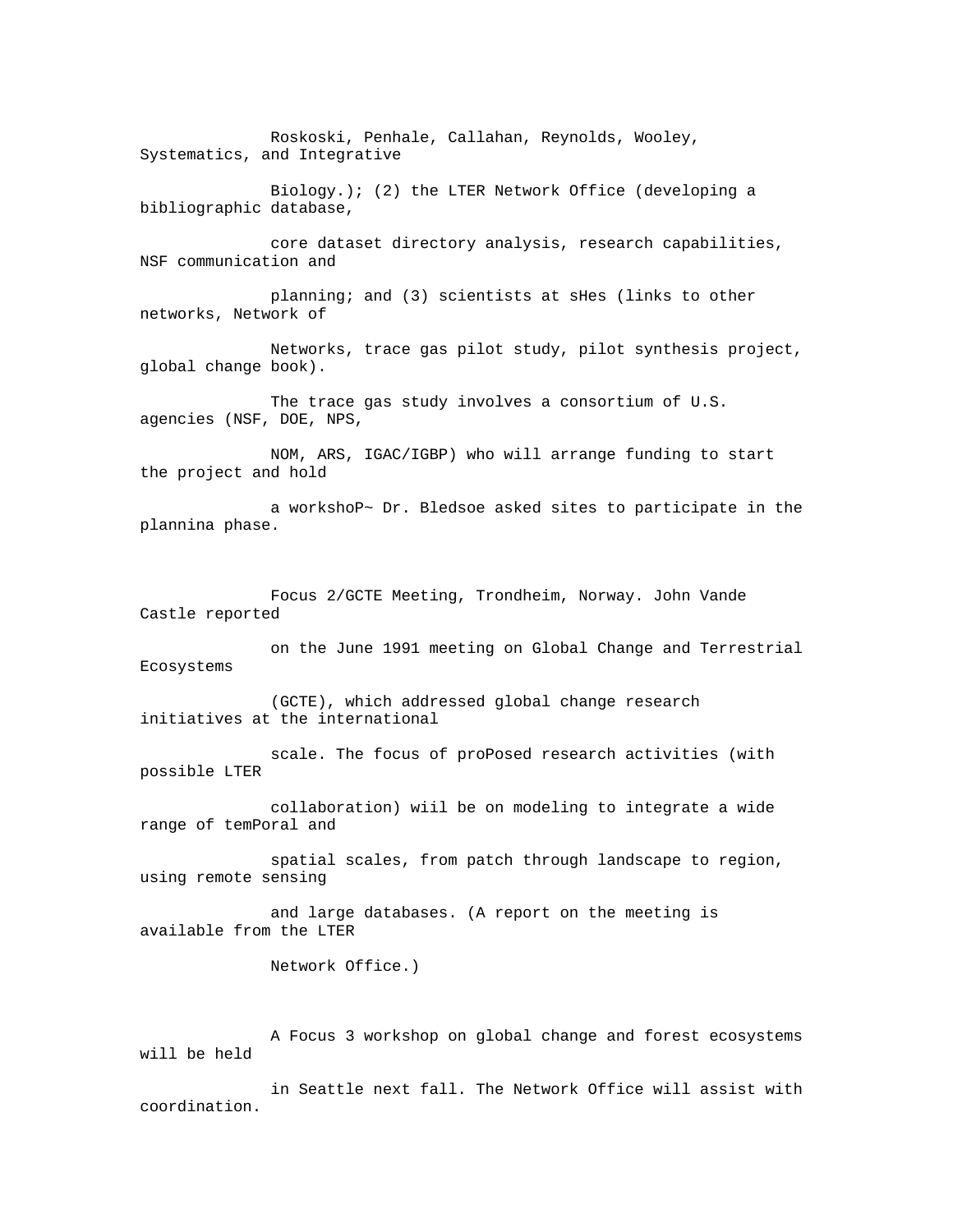Liz Blood reported on new research directions, restructuring and reorganization

 reflected in North Inlet's renewal proposal. The proposed research links

 regional to local and regional scale processes (including El Nino and La Nina

 effects), and looks at the major terrestrial impacts of Hurricane Hugo, including

 geological processes, soil and vegetation Patterns and salinity, and interannual

 variation in sea-level rise. The significant difference in the proposed program is

 the soil-based terrestrial component, gradients across the landscape to tidal

 creek, looking at gas fluxes, vegetation patterns, soil dynamics, perturbation,

 exchanges across the landscape, and the role of disturbance. With funding

from NOM, urbanization impacts are also being studied.

 Bruce Hayden reported that storm data for all sites is now accessible over

 LTERnet, and that the climate bulletin board, Climate Ecosystem Dynamics

 Bulletin (CED), the first issue of which went out over LTERnet, has been

 developed. Issues will be posted periodically. Hayden solicited contributions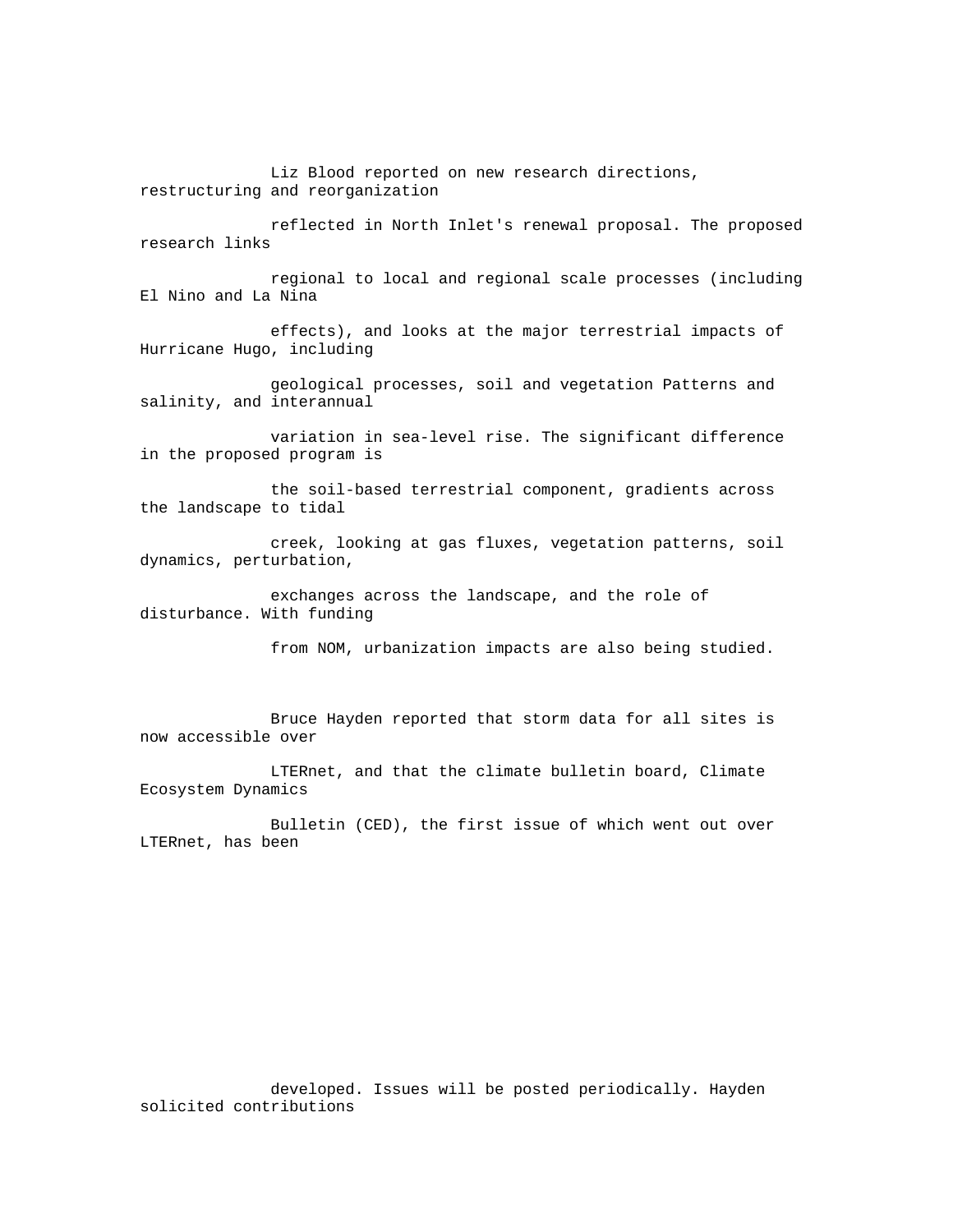and additional names of people, including non-LTER collaborators, who would

 be interested in receiving the information regularly. David Greenland, Tim Kittel

 and Bruch Hayden have submitted a proposal to update the climatic description

 and synthesis monograph for LTER. The comparative analysis chapter will be

 redone and the issue of climate change across LTER sites (including new

 LTERs) will be addressed. The Network Office will publish the document.

 Jerry Franklin introduced the development of policy for the LTER publications

 program which, already in the works, was accelerated by recent requests of the

 Network Office to quickly produce and distribute reports. He also noted that the

 Executive Committee asked that a site distribution map, errata sheet, and an

LTER/CC Minutes - 4

Publications,

cont'd. insert with an Executive Summary or statement of purpose, and a description of

 the Network Office, be added to the current sHe directory with mailings, and

 that these be included in future editions. Stephanie Martin reported that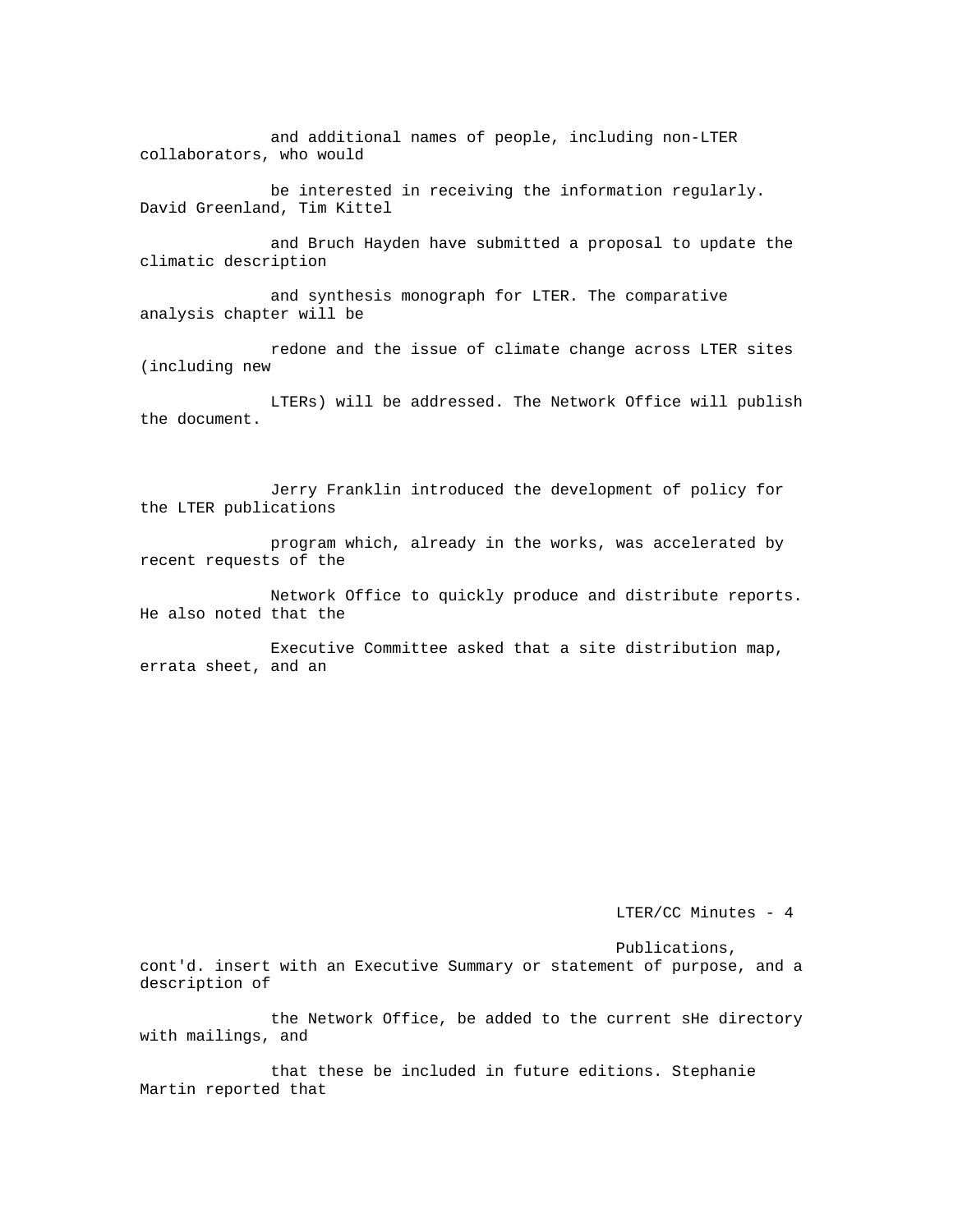publications capabilities at the Network Office have been upgraded to allow for

 more compatible file exchange and more efficient production. She distributed a

 draft publications program description including goals and objectives, types of

 pubiications, author guidelines, status of projects, and a survey for feedback on

 the Bulletin and the Network News. Also distributed at the meeting were the

 technical report prepared by David Foster and Emery Boose (HFR), and a data

 management survey by Scott Chapal (NIN) and Rick Ingersoll (NWT).

 Stephanie invited regular feedback from the sites on the direction the

publications program is taking.

Data Managers

Report

Updated MSI

 Robert Waide (LUQ) announced that the current issue of Biotropica, which

features LUQ and NIN. will be sent to each of sites.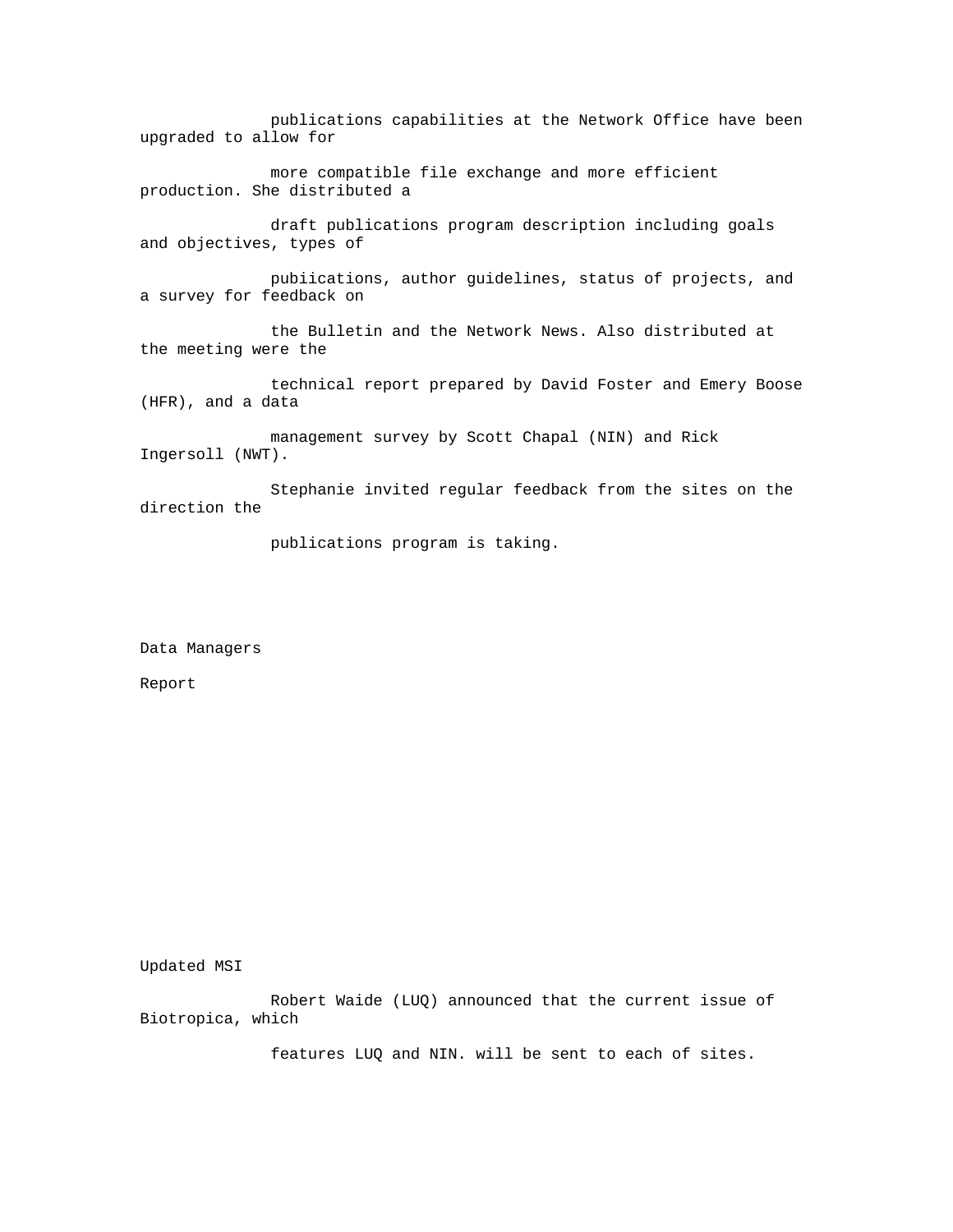James Brunt reported on the activities and achievements of the data managers

 detailed in the proceedings of the August 1991 meeting in San Antonio, Texas,

 which was recently distributed by the LTER Network Office. (Additional copies

 are available.) The document includes information on current working groups;

outreach to groups such as OBFS-SAML, CERN, and LMER; a proposed

 international symposium; the Databits newsletter; the data management history

file; SCS collaboration; the development of a data management slide

 presentation; participation in the LTER review and panel process; and quality

assurance and quality control.

 Future meetings: '93 (date undecided), to include representatives of OBFS,

 SAML, LMER. The group will meet for three days in Madison, Wi in conjunction

 with AIBS: '94 in Albuaueraue. NM (Paul Risser wiil be kevnote sPeaker).

 Jerry Franklin reported that he had originally wanted an minimum standard

 installation (MSI) document included in the technical report prepared by David

 Foster and Emery Boose, but that it became clear the MSI would first need

 updating and expanding with input from the Pls and data managers. Rudolf

 Nottrott drafted and circulated an update for site input, including GIS,

 LAN/WAN, and high-capacity data storage systems. Prices were not included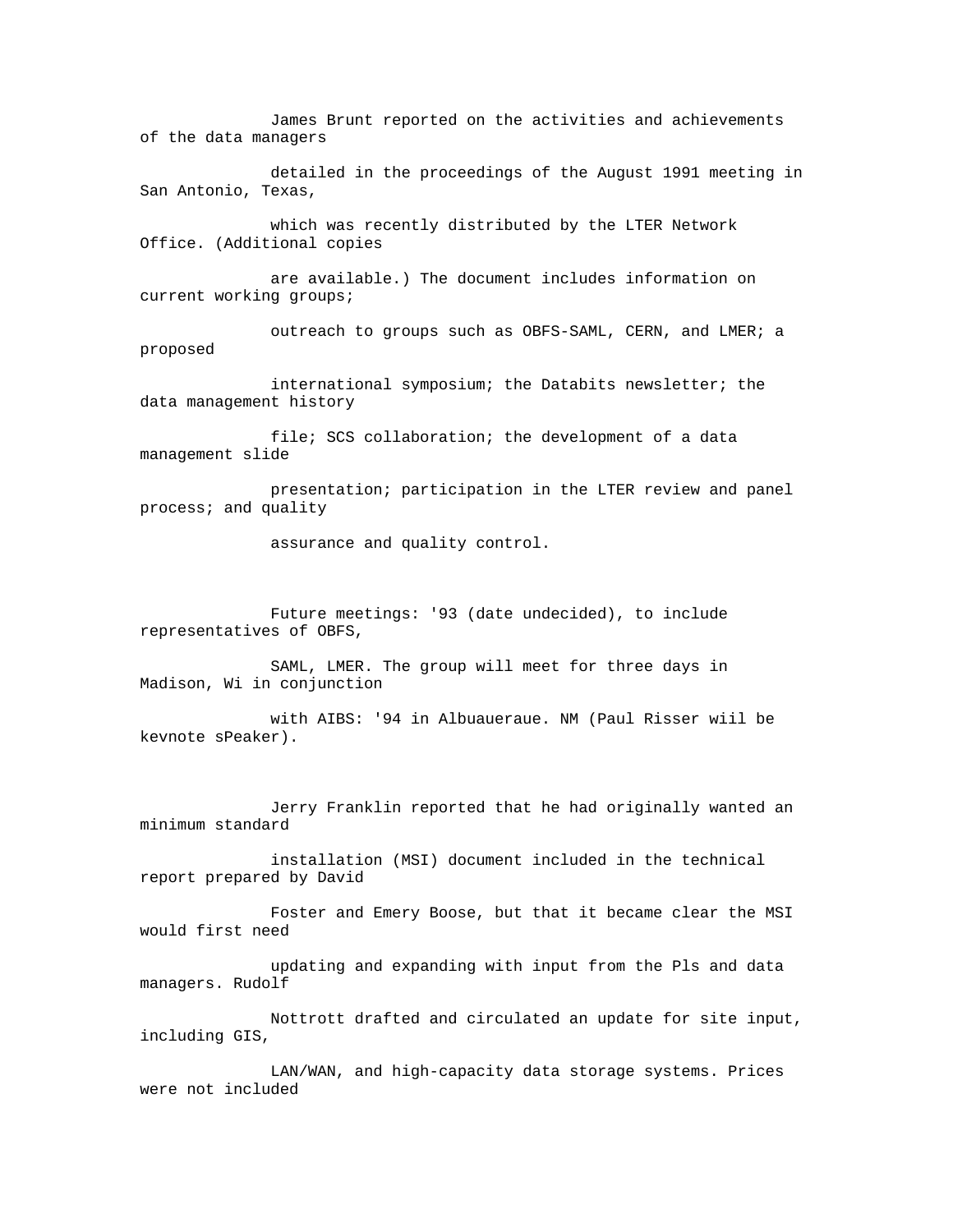because they are too variable. Response so far from data managers is that full

 implementation of the suggested updated version of MSI would require full-

 time-plus data management personnel. Other feedback suggests that it is too

 early to implement the structured query language (SQL) database standard

 recommended in the document, so it wili not be included. The LTER/EXEC

 recommended publication in a refereed journal, such as BioScience. Rudolf

reauested additional response from Pls.

 SprintNet AccessDaniel Pommert, LTER Systems Analyst, described how LTER personnel may

 now access the long-distance SprintNet connection to LTERnet while on travel.

 This allows access to LTERnet functions, plus long-distance calling at no cost,

since the LTER Network Office picks up the tab.

LTER/CC Minutes- 5

Remote Sensing

 Acquisition John Vande Castle reported that satellite scenes for several sites have been

 rejected, but are being re-acquired. EOSAT is backlogged, a situation which is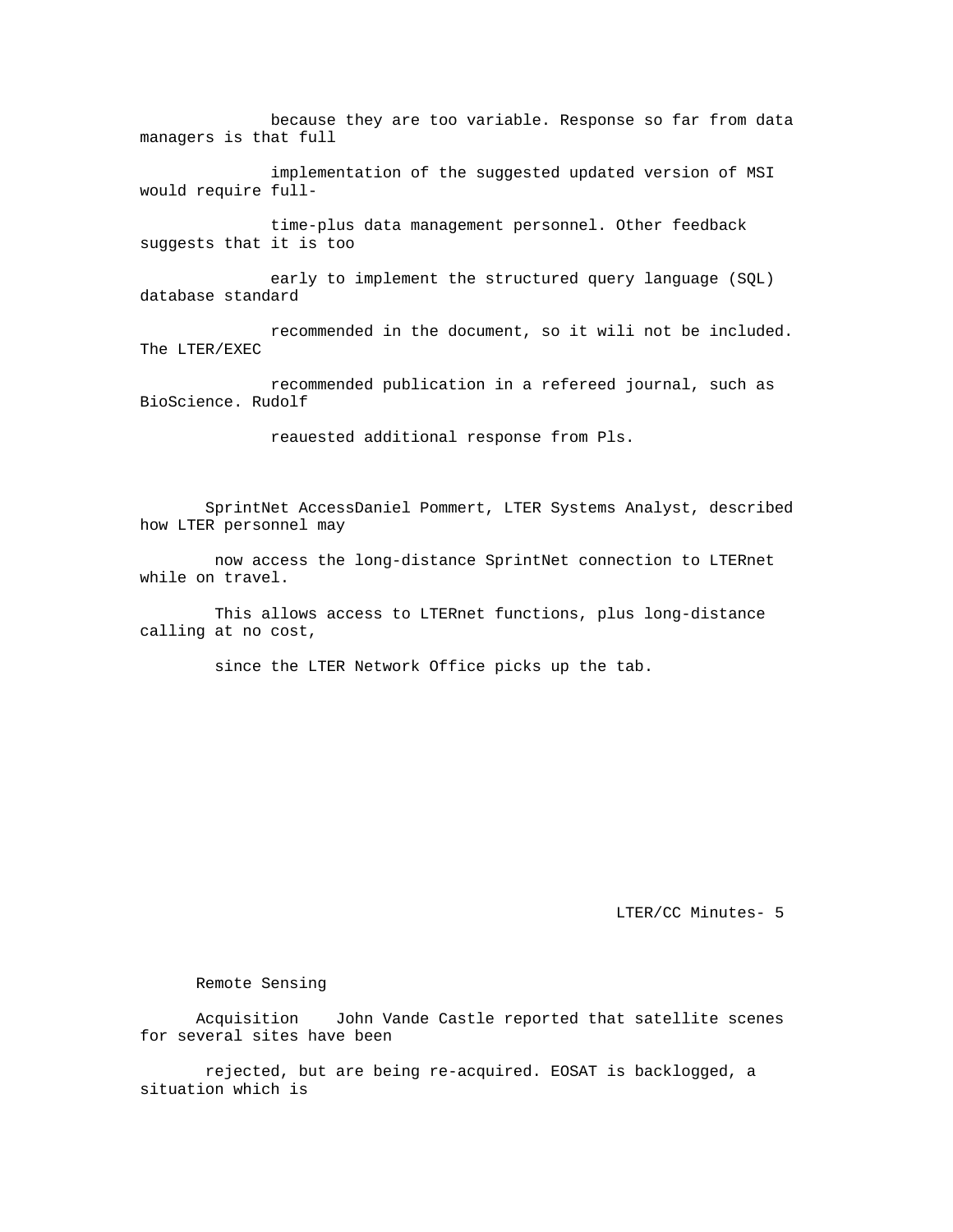delaying processing of the data. All but five of the SPOT satellite images have

 been acceptable. SPOT 2 images have better resolution than SPOT 1. NDVI

 (USGS) data are composited every two weeks and are available on CDROM.

Possible NASA/

 EOS CollaborationSteve Running proposed that LTER consider an organized and mutually

 beneficial monitoring effort, perhaps for ground truthing/monitoring in connection

 with the development of the new Earth Observing System (EOS). He requested

 both political and scientific input from LTER as this program deveiops, and

 noted that this would be an opportunity for LTER to help shape the final EOS.

 Major goals of EOS: understanding the Earth as a system, and supporting

 national poiicy determination. Running noted that in the current design, "user

 community" is not defined, except for universities. He hopes to have a

 preproposal ready to test out within six months. Within NASA, the best people

 to talk to initially in favor of the idea of a collaboration are Dickson Butler/EOS,

 Diane Wickland/Earth Science and Applications Division, and Tony Janetos.

 Possible areas of interchange: land-cover vegetation map; leaf area index map,

 possibly done seasonally; net primary production; standing biomass; litterfall,

 soil carbon/respiration; daily standard meterological data; seasonal snowcover

 and snowmelt; soil structure and moisture depletion; hydrologic discharge from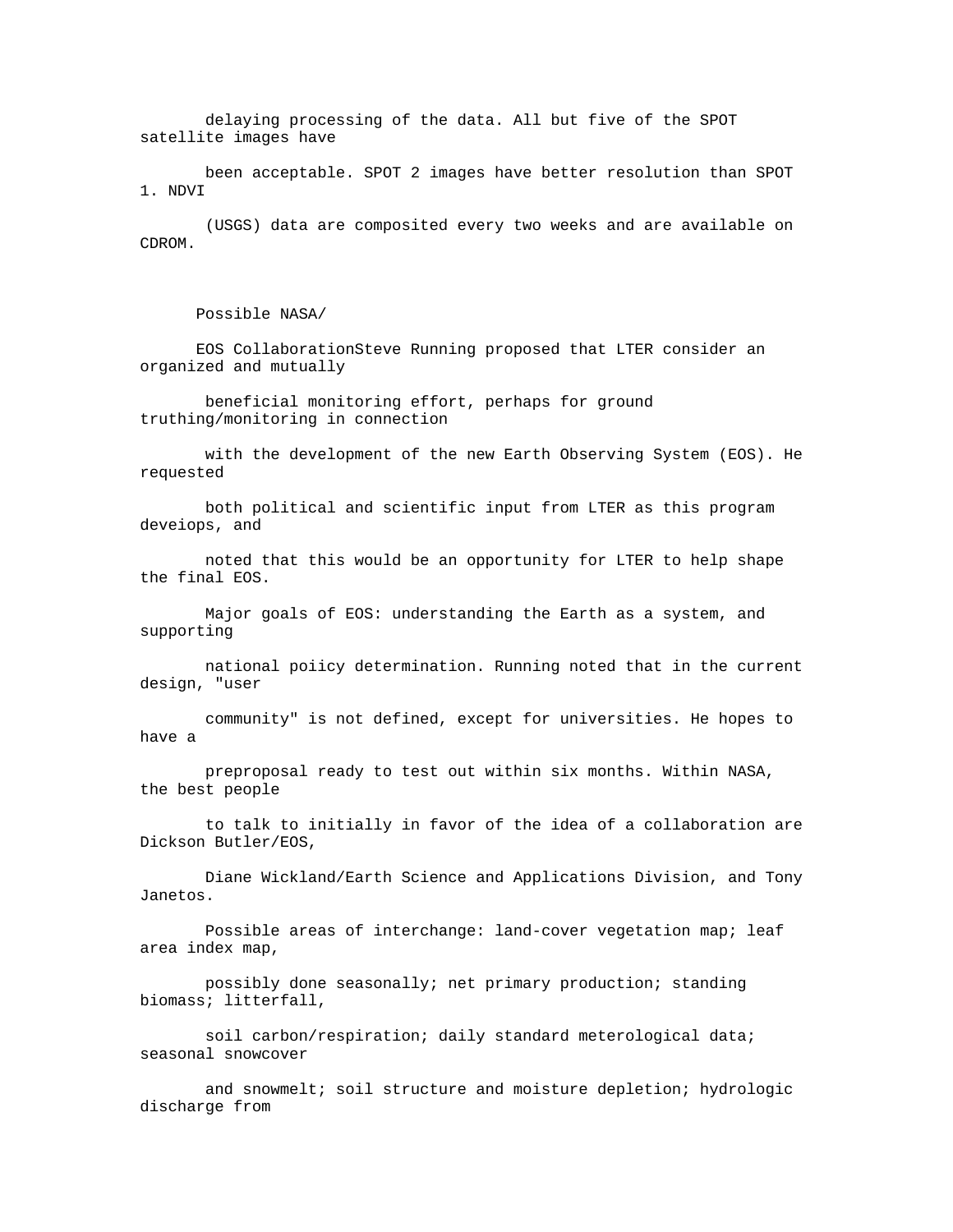gauged watershed, soil nitrogen, foliar chemistry; lake ice cover, temperature,

and chlorophyll.

 What NASA wants: satellite-derived regional landcover maps defining biome

 coverages and facilitating quantitative change detection; regional maps of

seasonally dynamic LAI, NP by biome type; regional maps of a variety of

 ecosystem processes in conjunction with integrated remote-sensing-ecosystem

 modeling projects; near real-time fire maps; regional databases of daily surface

 meterology, cloudcover and aerosol corrections, temperature anomalies,

 surface wetness, surface resistance, etc.; higher spectral resolution VIS-NIR

 data researched for estimates of various nutrient cycling variables; radar and

 microwave products for spatial soil moisture, snowpack, microtopography, etc.

 Bruce Hayden reported that VCR was encouraged by the results thus far of

 their collaboration with NASA in evaluating EOS. John Briggs (KNZ) and Tim

 Seastedt reported that they got and may continue to get a lot out of the

 NASA/FIFE experience. Phil Sollins (AND) suggested that a standing

 commimee in remote sensing be set up to study the question, utilizing

 specialists in the Network. Jerry Franklin recommended that as a beginning a

 smaller group, perhaps at Trout Lake, meet to provide feedback to Running. He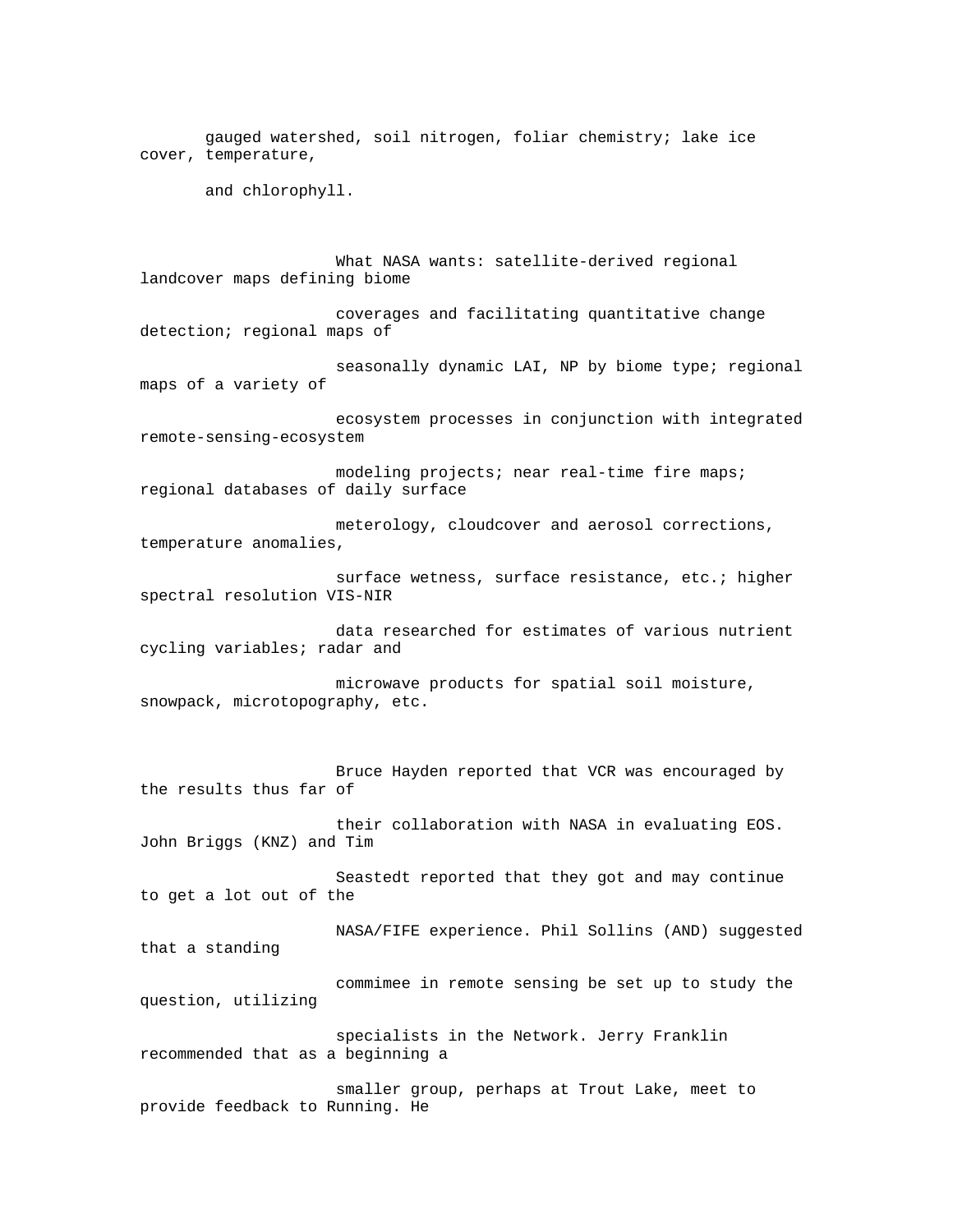took a poll of the sites, which revealed unanimous support for the proposed collaboration. Bill Schlesinger suggested that the LTER/EXEC develop a preproposal, including the conceptual argument and political justification; then, personnel with the technical expertise could be brought in H the preproposal is well-received. Jerry Franklin proposed that the LTER/EXEC and interested individuals meet at Trout Lake to formuiate the basis of a preproposal. Working group: Jim Gosz, Bruce Hayden, Bob Waide (LUQ), Phil Sollins

 (AND), John Magnuson (NTL), John Aber (HFR), Tom Gower (NTL).

LTER/CC Minutes - 6

SYNTHESIS SESSION

 Introdilction John Hobbie (ARC;) and John Magnuson (NTL), cochairs. Goals of the session

 were to consider: What synthesis work have we done so far? How can we

 encourage Network science and synthesis? What are the promising topics and

 opportunHies? What are the techniques/strategies for carrying it out? Brief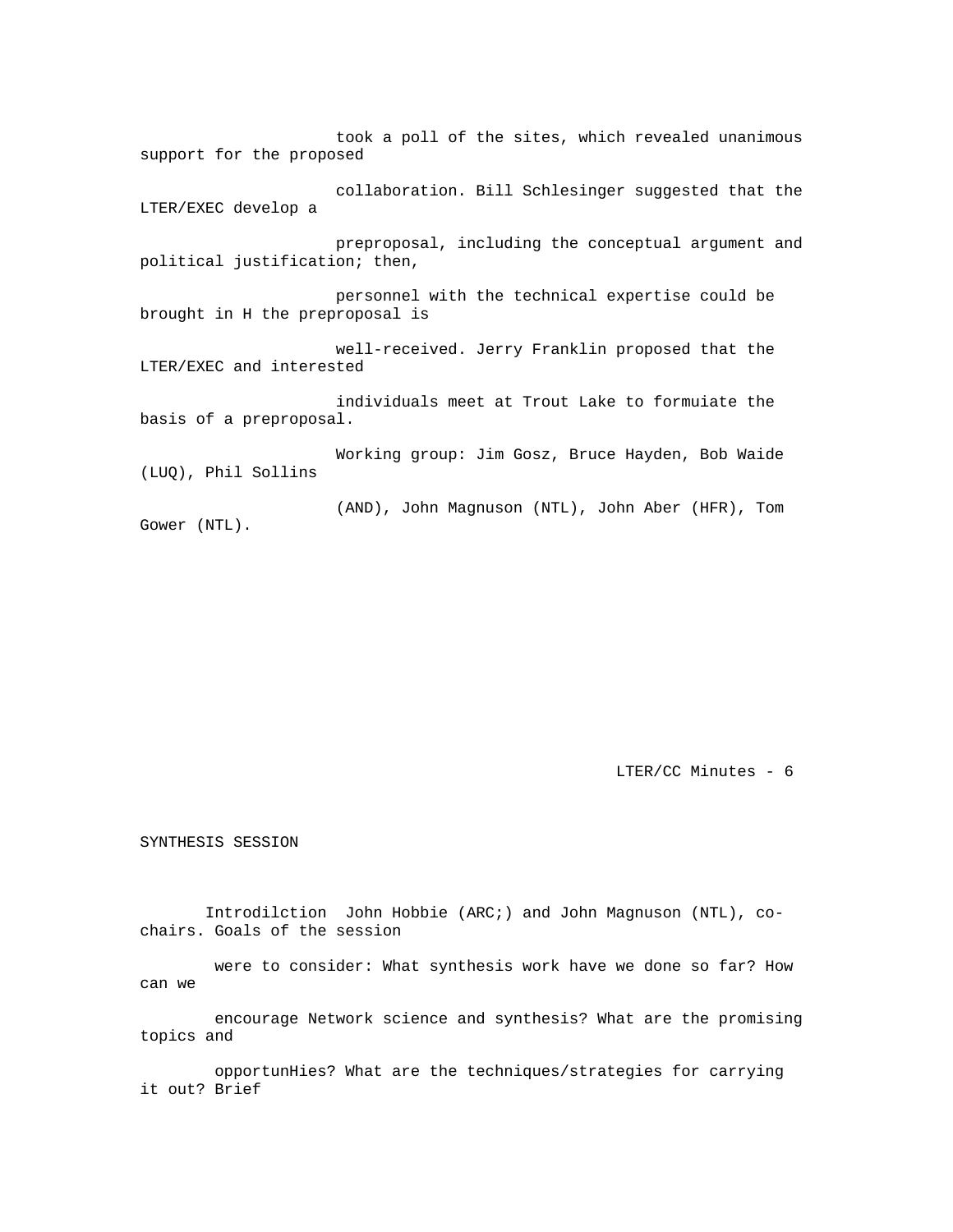reports on intersite synthesis followed, including process studies, climate

 forcing, spatial variability and temporal variability, and scaling up to regional

and continental scales.

## PROCESS STUDIES:

 Tilman & Zak/CDRSoil microorganisms along a gradient of climate on plant production. Donald

 Zak and David Tilman studied C and N cycles in terrestrial ecosystems, scaling

 up from old fields to entire biomes.The work included 10 LTER sites wHh

 varying degrees of plant production, taking 10 samples along a transect.

 Analysis of organic C and N was completed within 24 hours of sampling.Tilman

 and Zak used multiple linear regression models to predict soil microbial

biomass, soii respired C and mineralized N.

 Schlesinger/JRNSoil Warming Experiment. On September 27-28, 1991, an NSF-supported

 workshop was held at Woods Hole to identify scientific questions and critical

 research needed to improve understanding of the effect of warming on soil

 processes. Ten recommendations for the initiation of a longterm, multi-site soil

 warming experiment to understand the response of soils to global climate

 change were developed by participants. These are outlined in a report on the

 workshop available from Bill Schlesinger. A multi-site proposal to NSF is

currentily being developed toward meeting the June 15 deadline.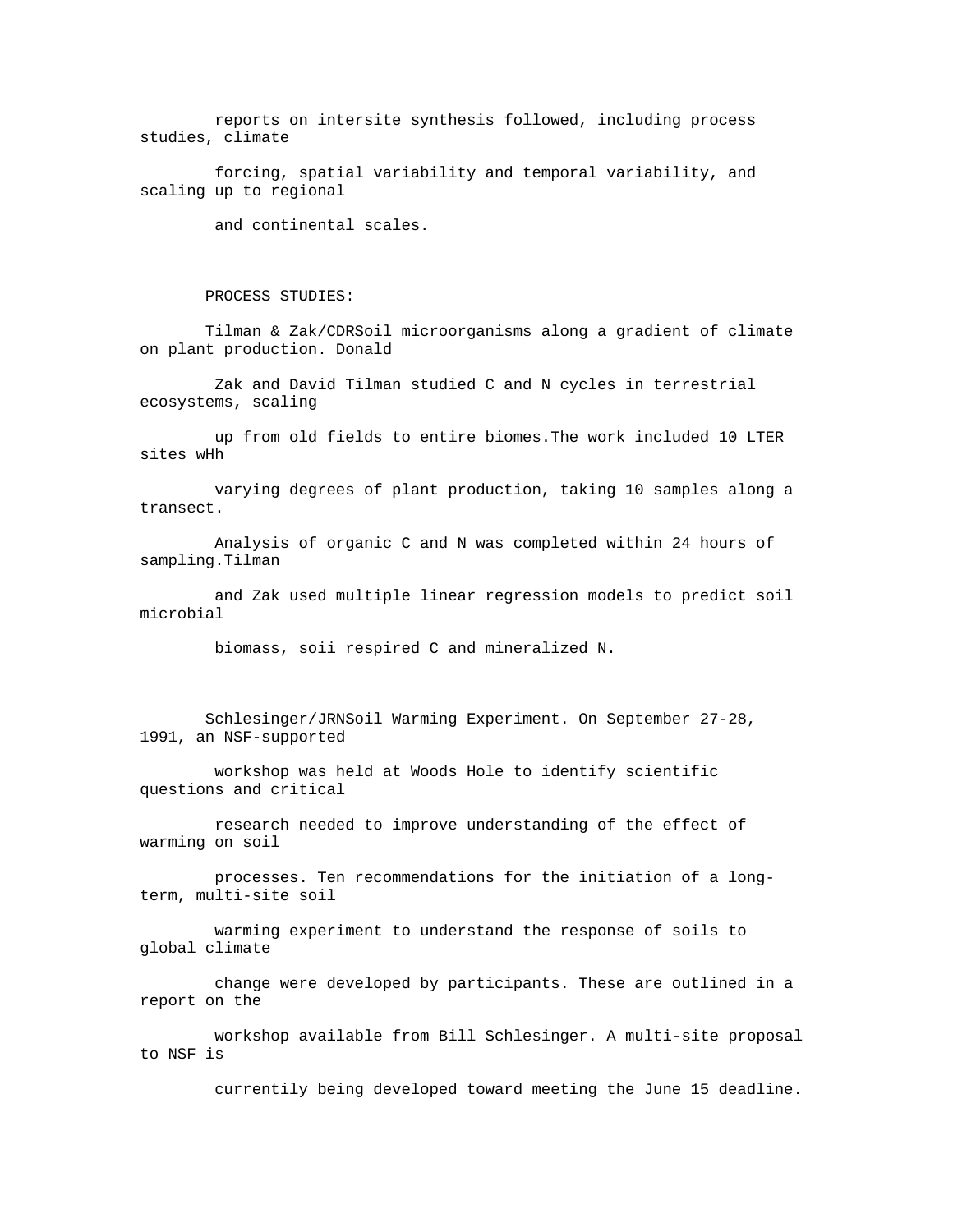Gower/NTL Network litter decomposition project. Tom Gower reported for Mark Harmon

 (AND) on the 1 Syear test of climatic and substrate quality control of fine-litter

 decomposition involving 21 sites, 17 LTER sites. All sites participated in the

 successful initiation by collecting litter, placing materials in the field, and

 providing information about the sites. Modelers will predict C, N, and P

 dynamics and validate models from the field study, and an analysis group will

 perform chemical analysis, data management and preliminary data analysis.

 Sollins/AND Nvtrient cycling comparisons using models. Phil Sollins and his collaborators

 John Westall (OSU) and Paul Verburg (Wageningen Agricultural University)

 compared acidification, nitrification, and pH values of soils at participating sites:

 Cedar River, Solling (beech, spruce), Hubbard Brook, and H.J. Andrews.

 Boone/HFR Intersite Detrital Inputs, Removal, and Trenching (DIRT) study. Richard Boone

 reported that this study was an outgrowth of the LTER Decomposition

 Workshop which draws on manipulation experiments conducted by Francis in

 '50s at the University of Wisconsin and Knute Nadelhoffer's 30 year C/N study.

 HFR study treatments: control; no litter; no roots; no liter/no roots, double litter;

 organic and A horizons replaced with B horizon soil. Boone suggested that the

 study is a good model for intersite work: DIRT plots may provide a relatively

 easy, low-tech way to determine the relative contributions of root respiration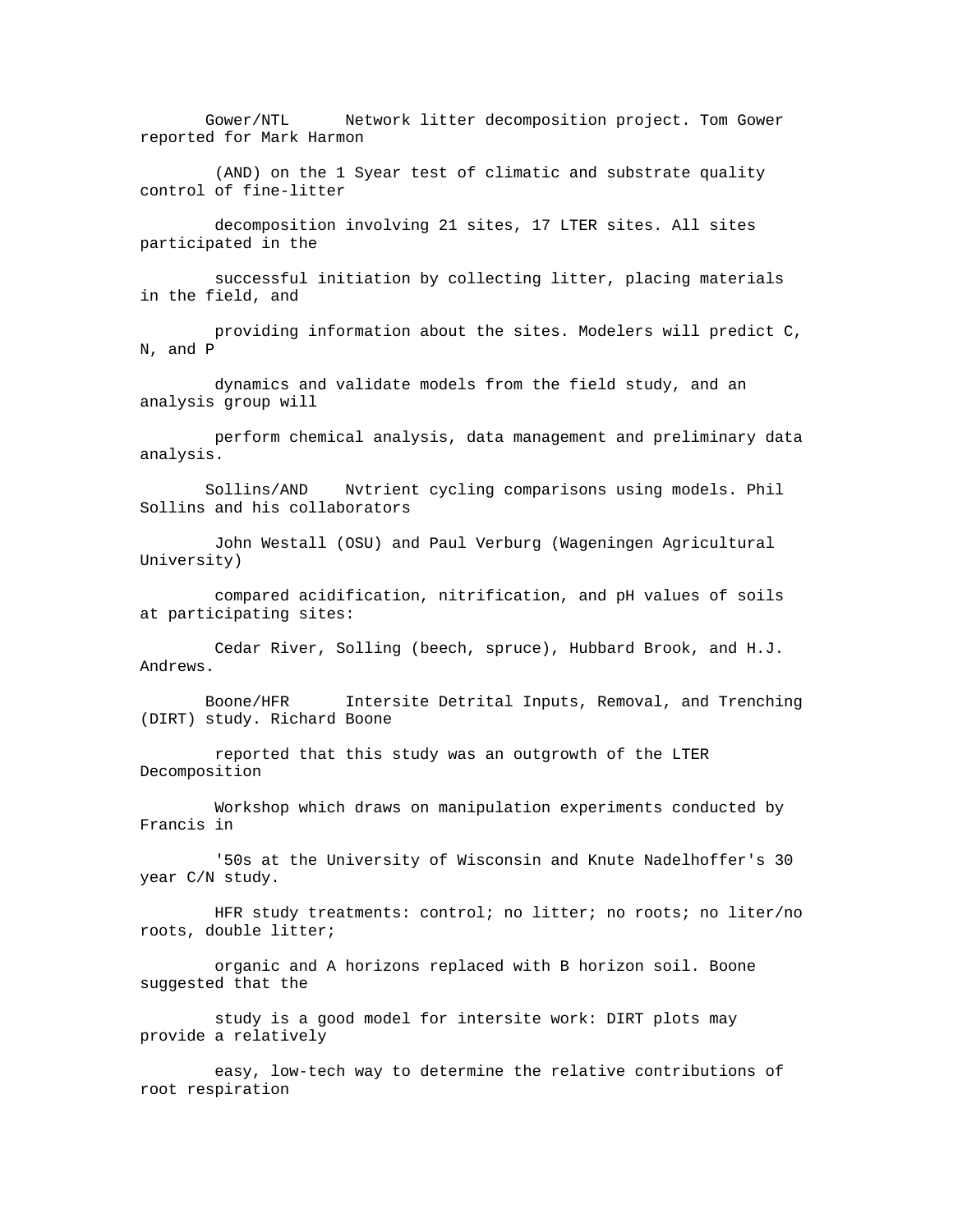and soil organic matter decomposition to C02 flux from the soil. A proposal to

 NSF is currently being developed toward meeting the June 15 deadline.

LTER/CC Minutes - 7

Discussion/Summary

John Magnuson asked the group to cite examples of synthesis work with data

 collected under the LTER Program. Jerry Franklin cited tree demography work,

 Magnuson's variability work, and the iitter decomposition experiment. To the

 question of why more synthesis hasn't been done, Magnuson suggested that

 perhaps the measurements at the sites are often site specific and that more

 general approaches are needed for synthesis among such diverse site and

straight data comparisons.

## CIJMATE FORCING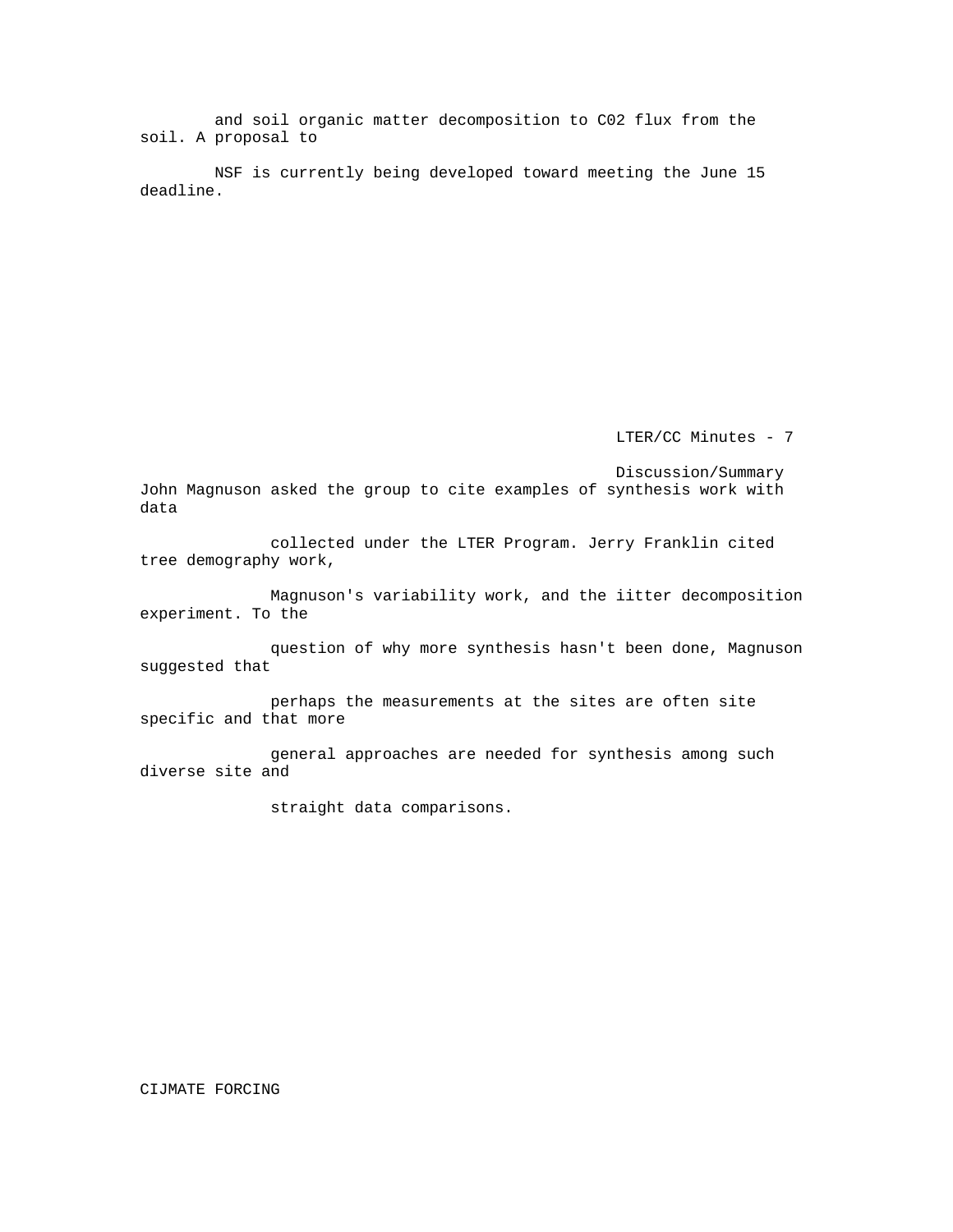Hayden/VCR

John Kuabach

UW Madison

Rastetter/ARC

 Further discussion addressed the usefulness of the Network database, the

 standardization of measurement techniques, and whether there are holes in the

 measurement and analysis program rather than in data management. He noted

 that it is in the nature of the sites that each has its biases. What process-level

 questions, given the structure of LTER, can be answered? The litter decay

 study suggests a possible synthesis approach, continuing to build in more

 standardization, comparability and sample exchanges. There are no measures

 to go along with the diversity data to expand from local to cross-site/regional or

 global scales. More examples: hydrological modeling, integrated forest sites,

biogeochemical models.

 Synthesis in climate study. Bruce Hayden The proposal to NSF (see "Climate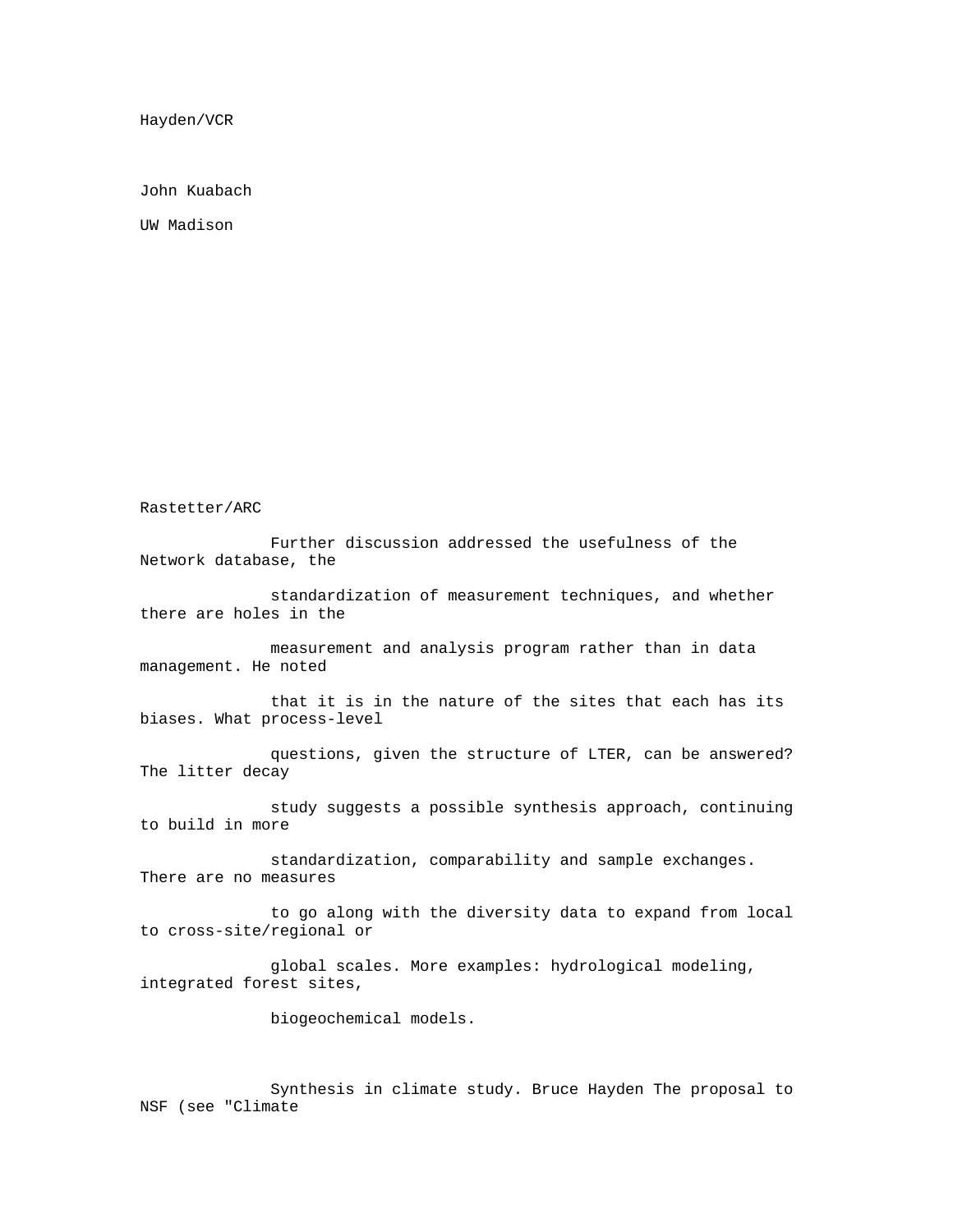Committee," page 1) includes an update of the LTER climate monograph, and

 a time-series analysis of temperature and precipitation and climate change at

AGlNh of thA | TFR RitAR

 Climate global simulation models. John Kutzbach pointed out that climate

 model outputs will be at a scale useful to ecologists within two years. He

 presented examples of grid-scale/computing time simulations; nested (problems

 at boundaries), fine-mesh models and; statistical hnestscale structure models.

 The kinds of experiments to which these are suited include: present climate;

 past climate; ZXC02, 4XC02 (equilibrium/transient); surface winds (temp and

 precip); predictions of how circulation winds wouid change; paleoclimatic data

 (over last 18,000 years): pollen, lake-level, midden, marine. With such models,

 climatic, topographic, precipiation grids from 5ø x 5ø to 1/2ø x 1/2ø can be

 generated. There have been modest improvements in resolution already; for

 example, the NCAR model (GCM2) which will be available to NSF users in

 October '92. Computing time to process the 1 00-fold increase in data is the

 only problem. One solution Kutzbach suggested LTER should consider having

 a dedicated: parallel computers could be built for about \$100,000 each to work

at 1 ø-resolution.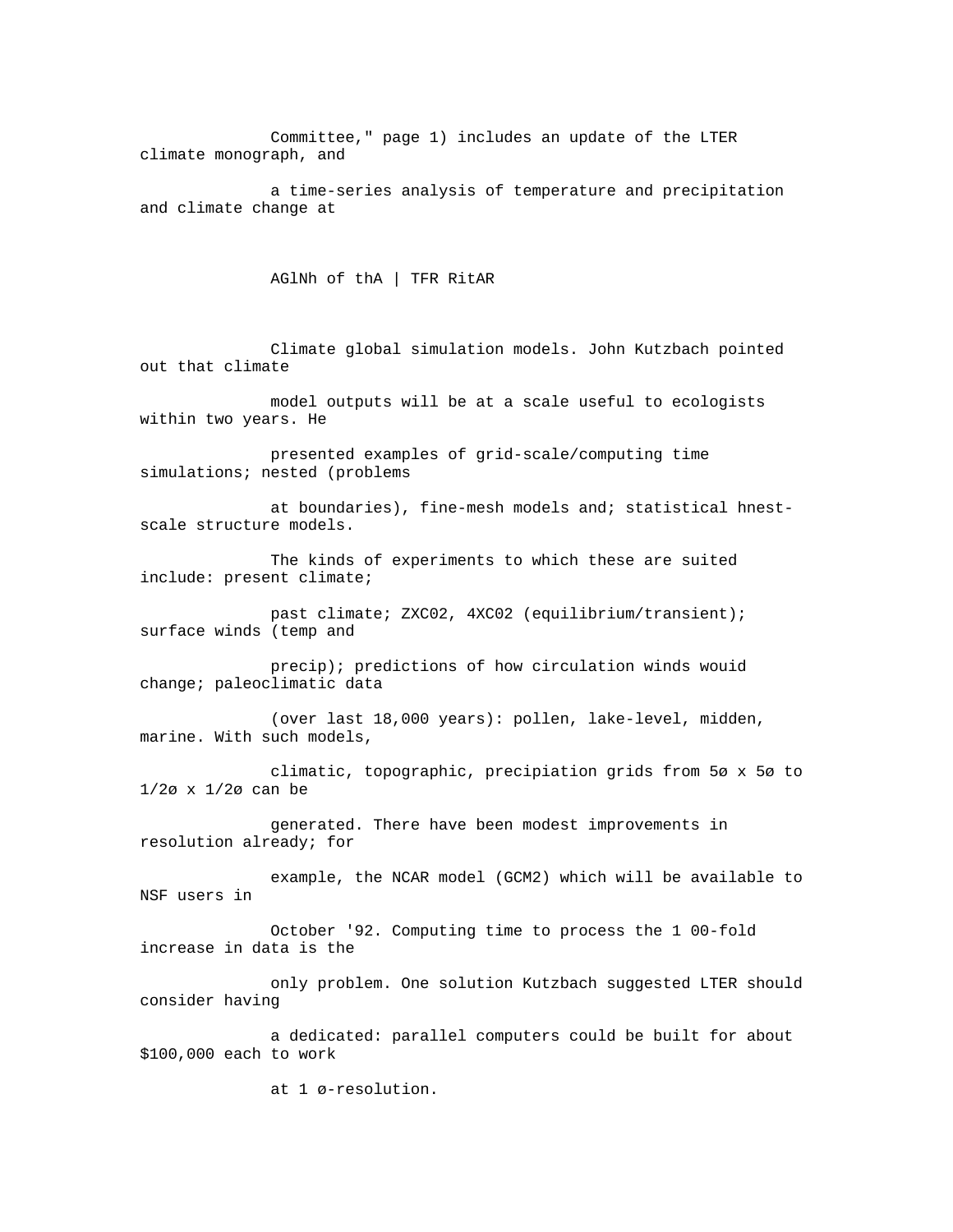Biogeochemical models and climate forcing. Atmospheric Carbon Budget, PCC

 Scientific Assessment. Bob McKane (CDR) reported for Ed Rastetter. Using

 MBL GEM model (1/2ø x 1/2ø scale), studied N input, temp, CO2 vegetation,

 soils and litter, GPP, NPP, NEP, and soil respiration measurements at nine

 sites (temperate deciduous forest, consferous forest, temperate prairies, high-

 latitude ecosystems). Observed changes in N storage, soil and vegetation with

 temperature increase. All participating sites (AND, ARC, KNZ, CPR, others)

were LTER sites except Brookhaven.

LTER/CC Minutes - 8

 Summary John Magnuson asked the group to consider whether there are obvious climate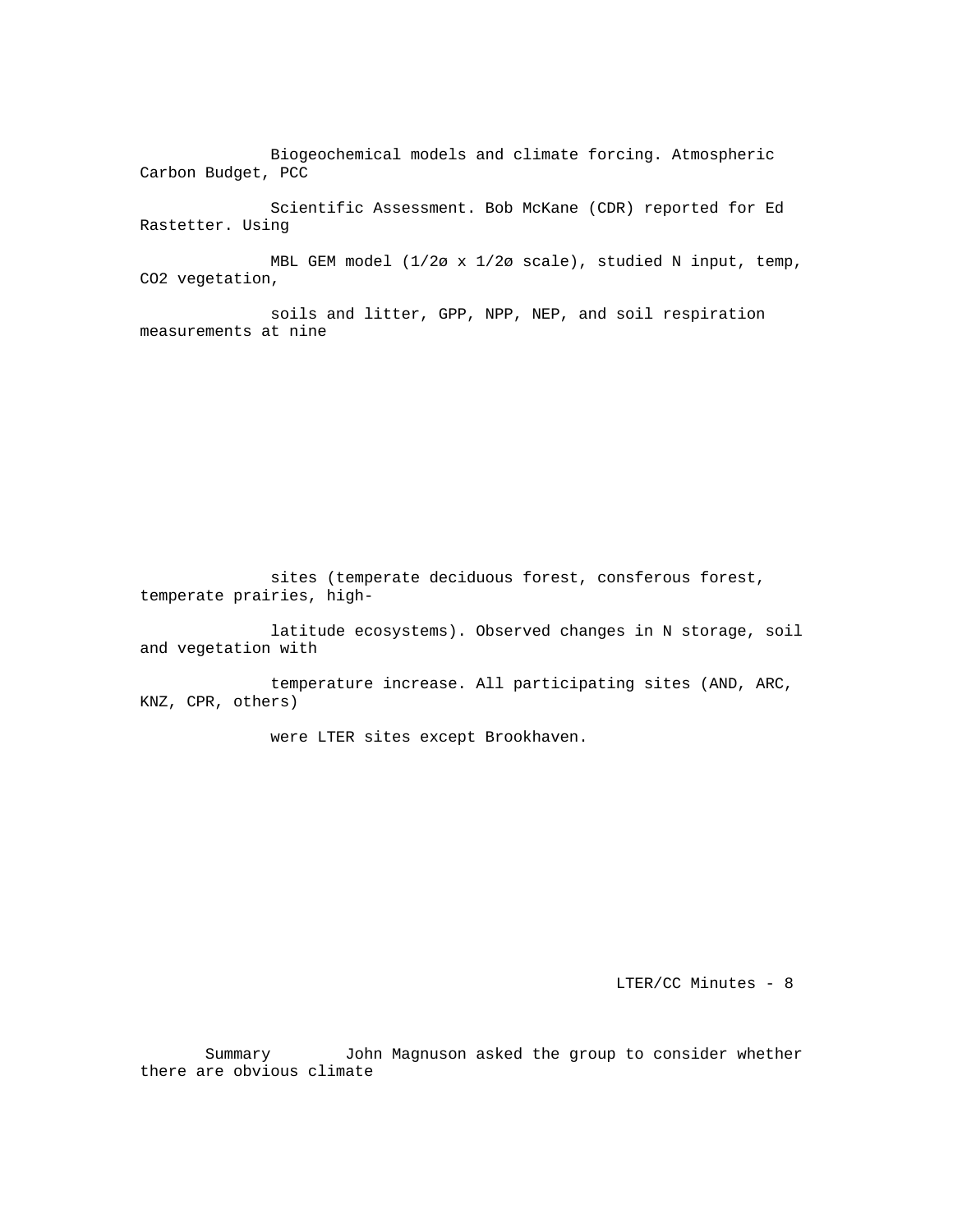experiments/comparisons of interest to LTER sites; for example, temperature

 records, "retrospective" simulations, limnolos.cal ice-cover, surface water

 temperature, trend data (for next climate monograph), paleoecological data

(pollen, cores)?

TEMPORAL and SPATIAL ANALYSES

Mever/CWT

 Intersite comparison among streams. Judy Meyer reported that as an outgrowth

 of the 1990 LTER All Scientists Meeting, Network stream researchers

 formulated a questionnaire to compile basic information on the types of streams

 found at LTER sites, with the goal of identifying commonalities and stimulating

 and facilitating intersite stream research. Participating sites: CWT, AND, ARC,

 BNZ, HBR, KNZ, LUQ, NWT, NIN, NTL and SEV. Included are physical,

 chemical, and biologicai characteristics of streams.The information will be

 produced in May 1992 as an internal research report at the Network Office.

 Kratz/NTL Comparisons of variability among sites-on-site measurements. Tim Kratz

 described the variability work done at NTL which, starting with 12 sites as data

 points, combined a total of 448 datasets in a melting pot approach to finding

 commonalities. The data sorted into four types of comparisons as influenced by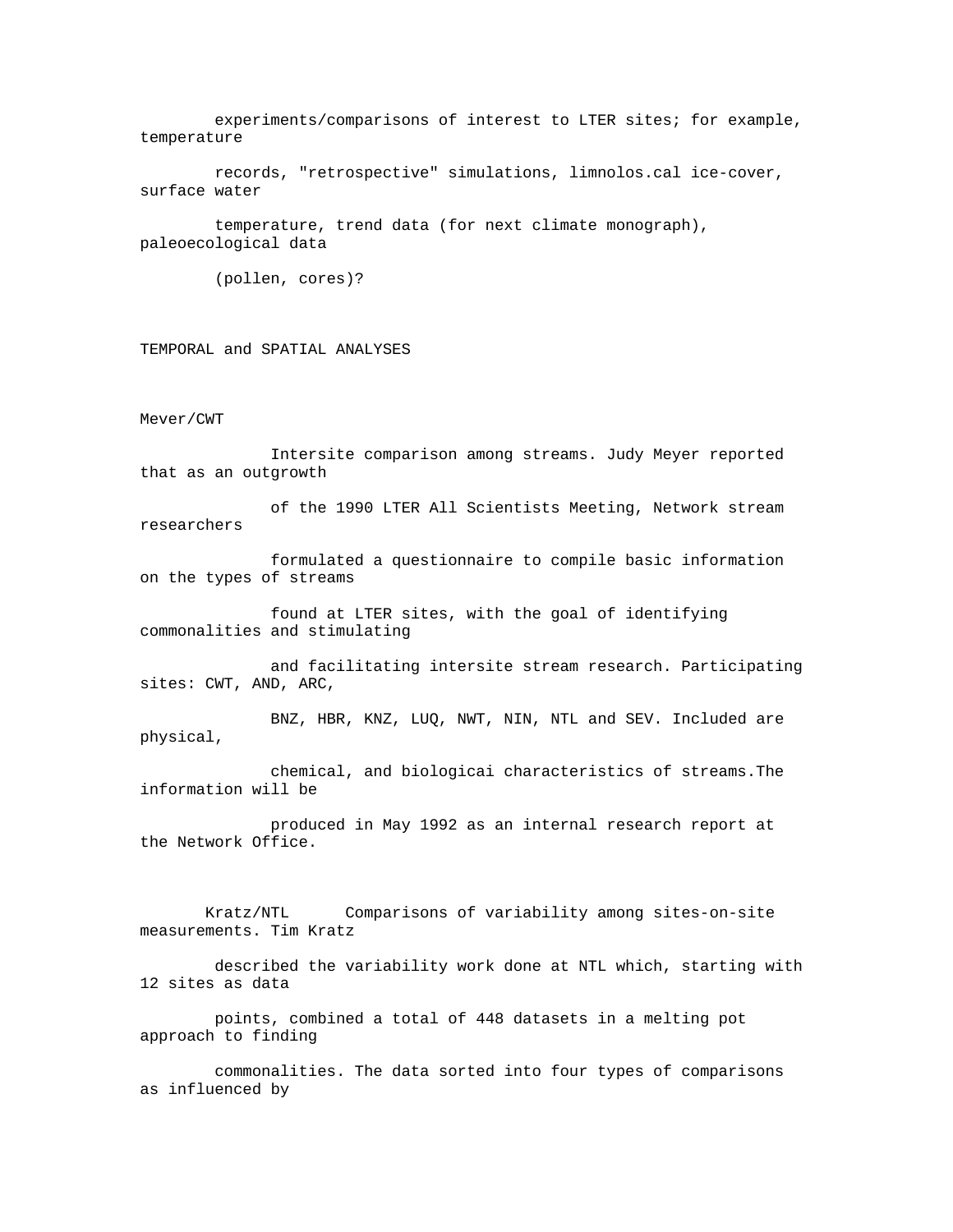variability: (1) aggregation, (2) biotic vs. abiotic, (3) spatial vs. temporal, and (4)

landscape position.

SYNTHESIS and SCIENCE

Scaling Up: Continental & Global Scales

## Coffin/CPR

 John Hobbie cited various examples of larger-scale models: land-use change,

 CO2, and country-by-country scale models that would interact with GIS and can

 operate on several different scales, utilizing vegetation, soils, temperature,

 precipitation, and cloud data (1/2ø x 1/2ø cells). One can interact that model

 1,000 times on a monthly time-step. Because these are process-based, one

can chanqe the factors: annual NPP, NDVI, etc.

 Cross-Biome Modeling Project. Deborah Coffin described CPR's analysis of the

 response of the central Great Plains to climate variability over short and long

 temporal scales using ecosystem simulation models (CENTURY and STEPPE).

 A spatial database for the central Great Plains and adjacent areas of the

 Central Lowlands was developed and stored in a GIS. Longterm climate data

 for more than 400 weather stations in the region from the CLIMATEDATA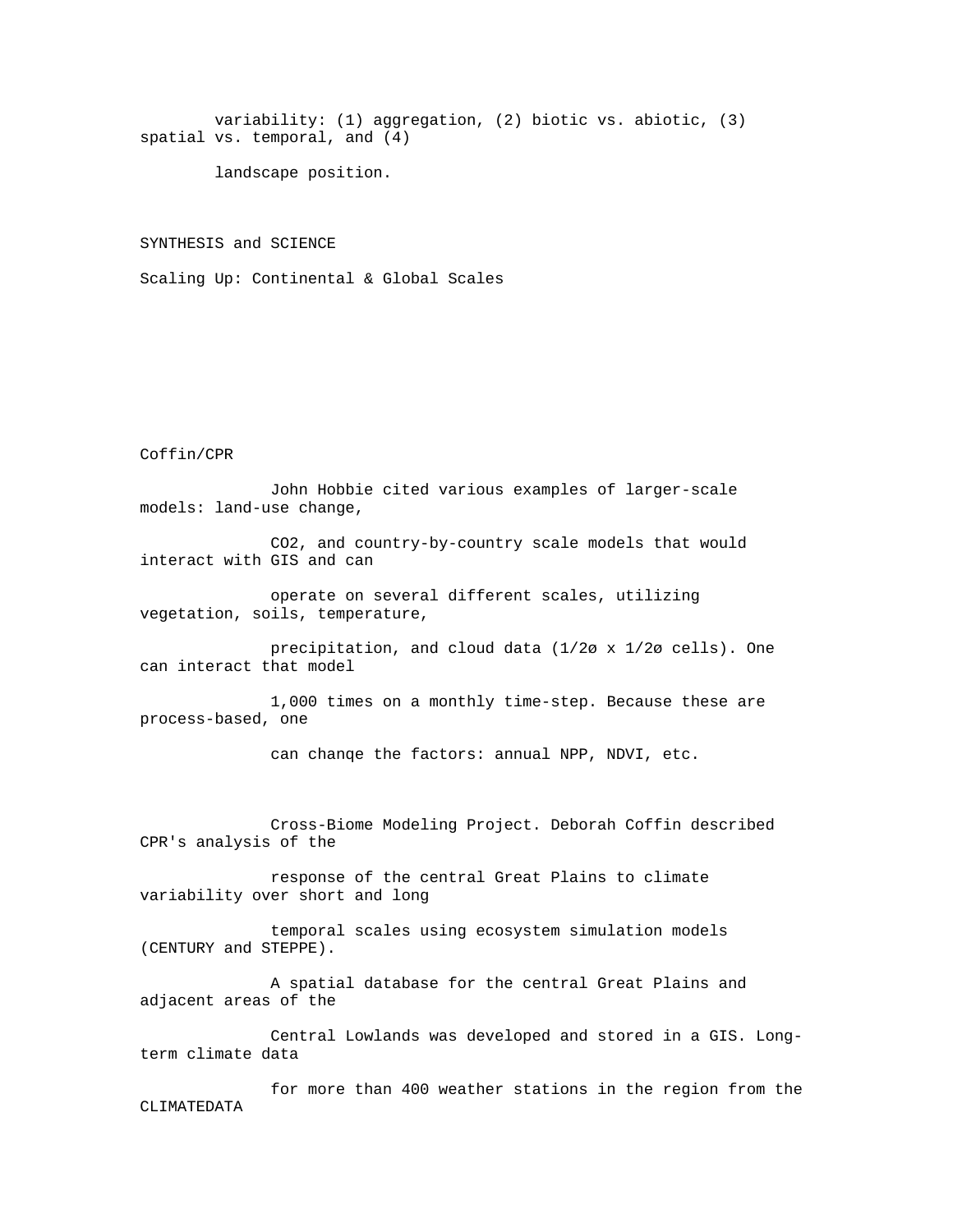database, and soils data from the USDA Soil Conservation Service STATSGO

 database, were overlaid in the GIS to produce a polygon map of input

 variables. Model output was then mapped for analysis of sensitivity to short-

 term climate variation. Found that the region is susceptib,e to significant

 reductions in primary production in response to shortterm variation in climate.

LTER/CC Minutes - 9

Discussion/Summary

After some concerns were expressed that synthesis is being presented as a

 requirement at LTER sites, and that its value is being oversold, John Magnuson

 stressed that, to the contrary, synthesis should be viewed as an opportunity,

 not a requirement. He noted that the National Science Foundation is interested

 in seeing synthesis activity stimulated because of the research opportunities

 that exist in commonalities among sites: common data, common process,

 common forcing, common question, common models, common tools

 (approaches, methods), and common funding. Some synthesis would require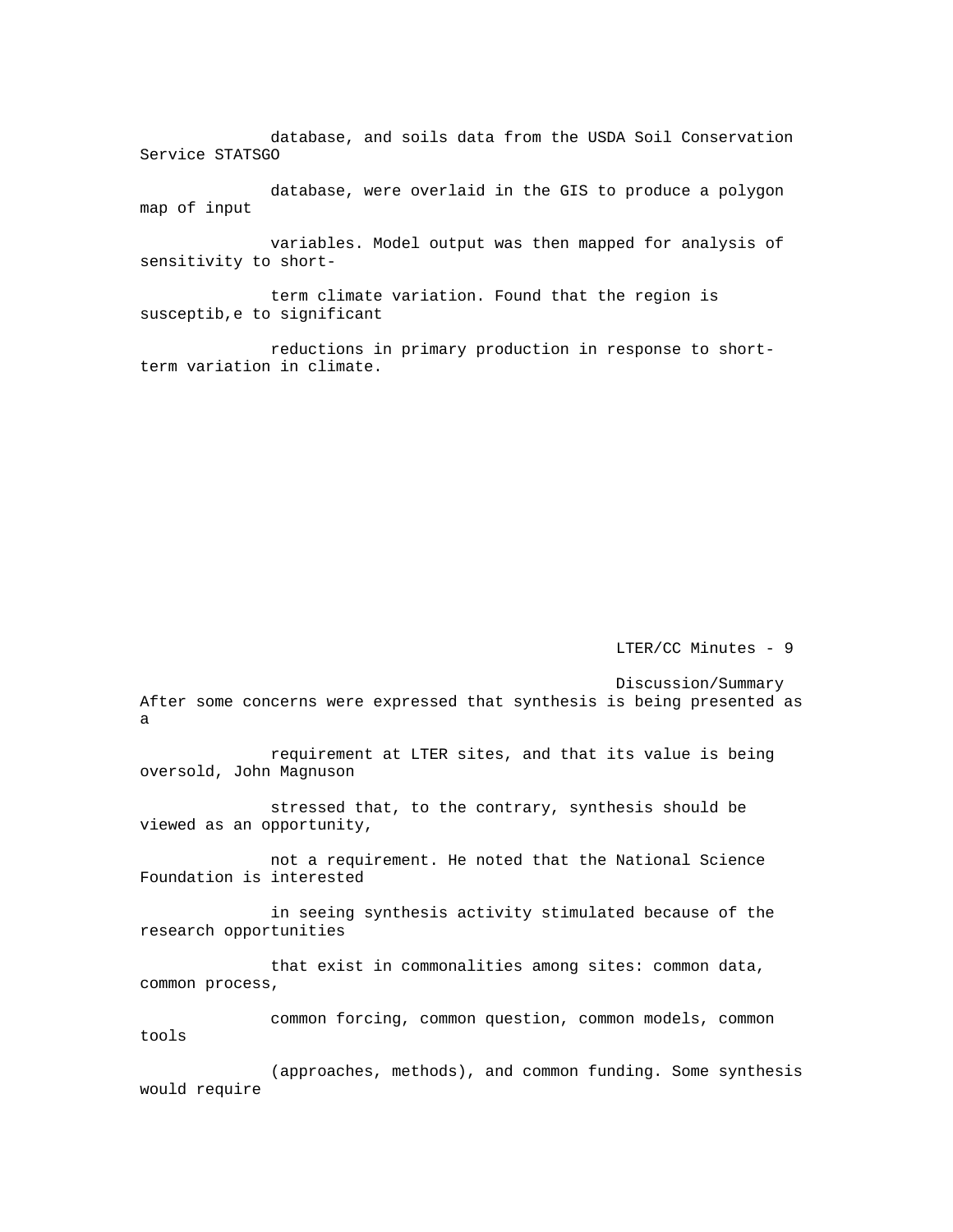going beyond LTER, but would not necessarily require that all LTER sites be

 included. Introducing the next activity, Magnuson and Hobbie asked the group

 to consider: What synthesis will LTER propose to do? Who is going to lead it?

 Working Groups Participants were divided into five subgroups to generate one to two questions

 each on the scope of intersite synthesis. John Hobbie challenged participants to

 explore the feasibility of each synthesis activity proposed, as well as the

 interest of potential collaborators. Spokespersons for each group reported the

following:

Synthesis Questions

1. Influence of animals on ecosystem processes, terrestrial/lake/ocean. The work would involve

measuring stable isotope (nitrogen) signature and detritus, looking at year-to-year temporal variability.

2. Belowground processes, "Soil Ecological Health." How can site degradation, soil ecological health,

be measured? What are the legacies of past land use on belowground function/health? This actifity

would have three steps: (a) a survey of soil parameters; (b) a workshop in which participants bring data

and work with a simple root model, predict production and compare to actual values; and (c) new data

on soil ecological health.

3. Climate hydrology. This work would continue climate comparisons already completed, including El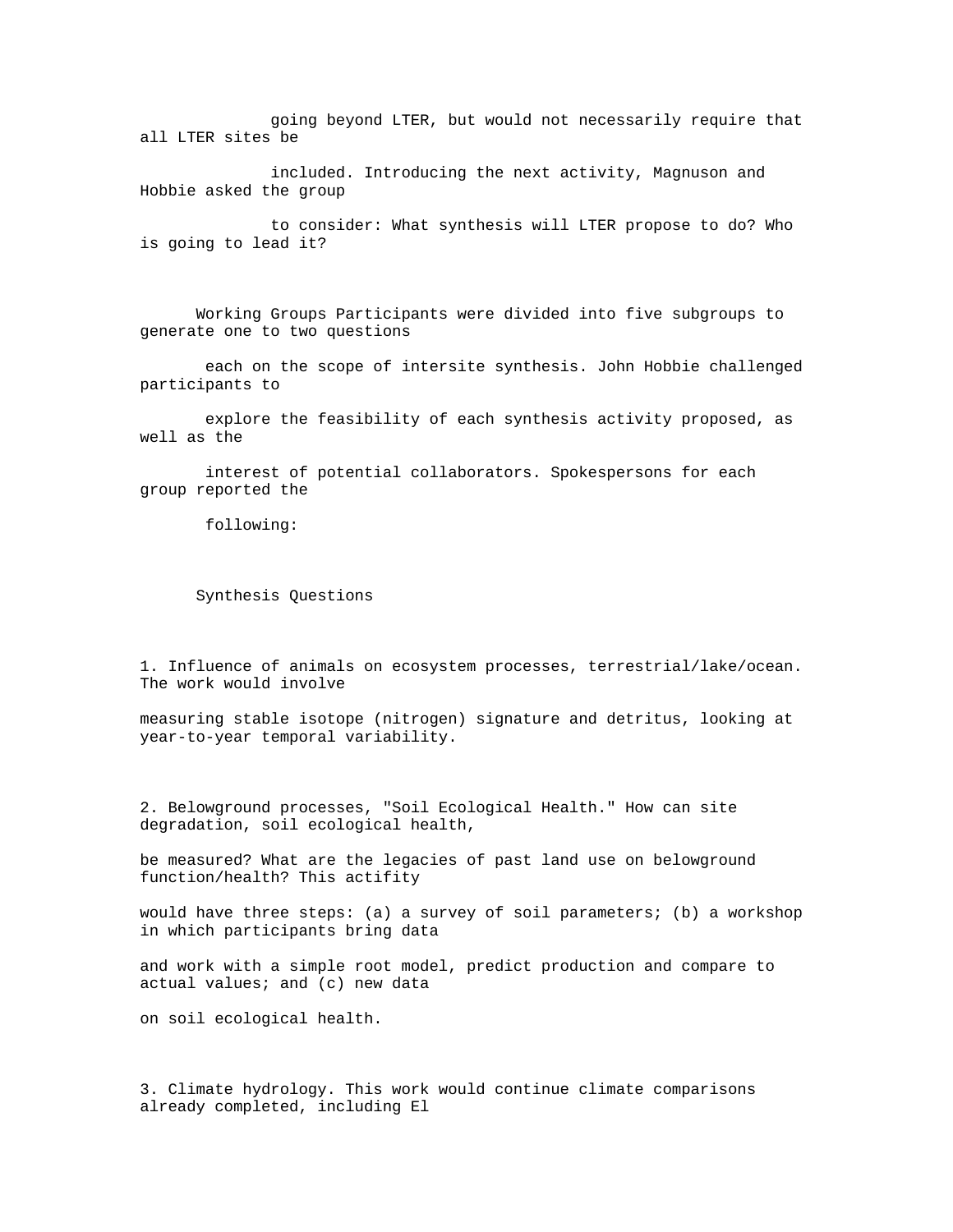NiPo phenomena (how they relate to process and controls at the sites), early-killing frosVperiodic

resetting events, snow and under snow conditions, cyclone frequency, and other climate datalstorm

impacts, as well as the occurence of rare events. The comparison would include hydrology (rates,

gradients, interannual variation, microbial diversity); waterflow and environment (rates and resident

times of lake, stream, and qroundwater); and the effect of snowpack and viability of orqanisms.

4. Microbial diversity in soils. This would be a comparison of different climatic regimes across aquatic,

terrestrial, and marine sites, looking at microbial diversity from different scaies. Samples would be

collected using chemical signatures. Measuring methods would include carbon oxidation (bioplate), and

FAME analysis ffatty acid content in soil, unique to certain microbial communities).

5. Chihuahuan desert. This three-site (SEV, JRN, CPR, possibly to include CDR as a fourth site)

analysis of species distribution from desert to grassland would relate to diversity and ecosystem

processes. The work would include a team search both in libraries and the field for common datasets,

sampling along a gradient from Mexico to Colorado, and possibly Michigan, and would contribute to

NSF's activities in biodiversity and systematics.

6. Trend Analysis of Lake Ice, Surface Temps, Thermoclime Depth. This analysis, which will follow a

workshop planned in conjunction with the ASLO '93 meeting, proposes to use existing long-term

datasets from ARC/NTL/CanadalSoviets/UK to look at trends in warming which are greater in terms of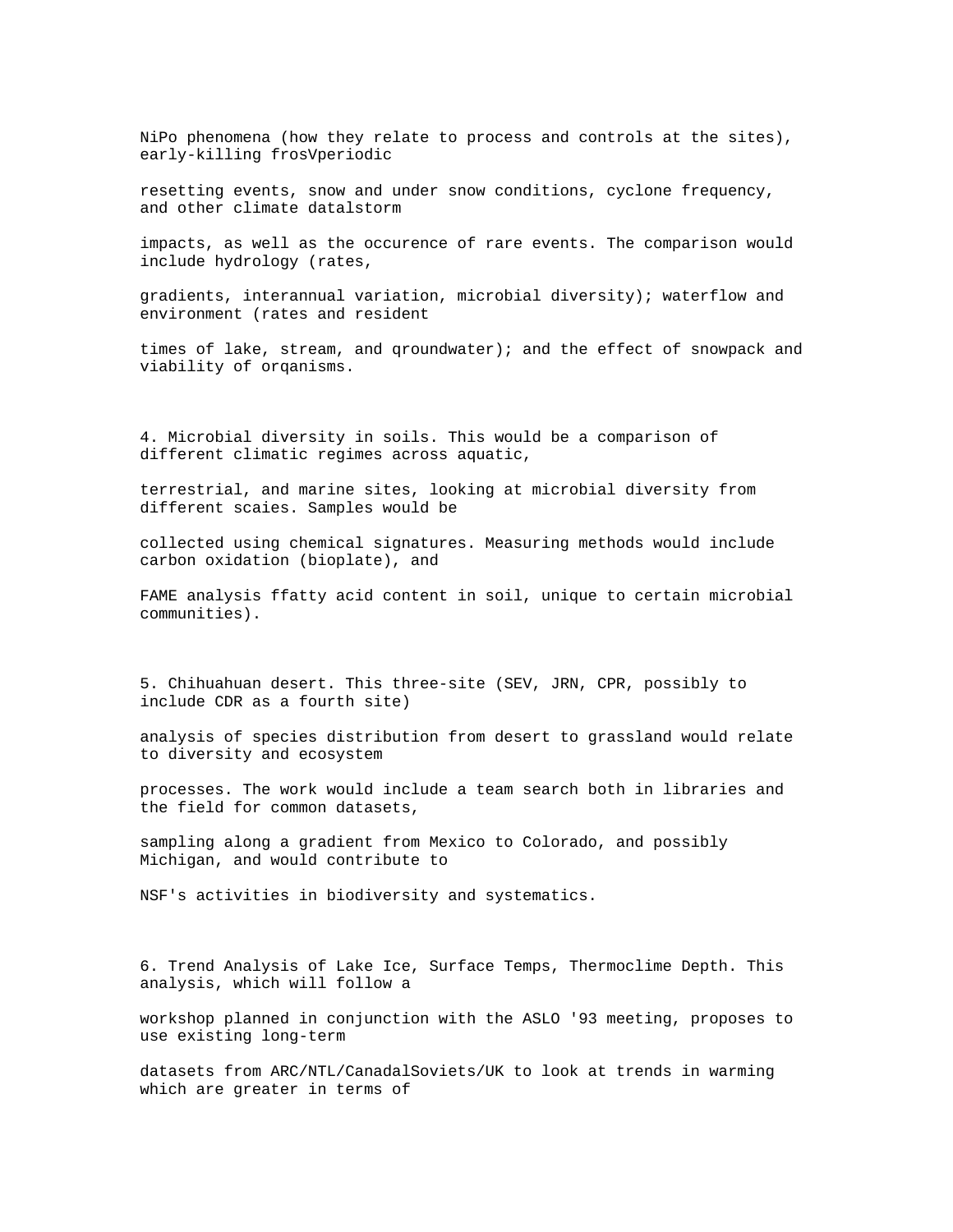latitude, and coherence in pattern as a function of lake size and latitude. Organizers expect to produce

a publication in a peer-reviewed journal.

LTER/CC Minutes- 10

10wYear LTER Program Review

On Saturday, James Edwards had requested input for the upcoming 1 0 year review of the LTER

Program NSF is undelvaking. ile had asked that the sites consider the following questions for

discussion: (1) Why is LTER more than the sum of its parts? (2) What about LTER Network resuRs is

greater than individual site results? He noted that synthesis wouid be of paramount importance as the

evsillstinn ic IJndertsken.

Jerry Franklin chaired the session, and asked the group to provide input for NSF. He noted that LTER

participation in this process should also help to idenufy goals of the Network for the next 10 years,

revealing issues of continuity and appropriate levels of standardizing measurements. He began by

posing possible questions for consideration during such a process: How has LTER made use of long-

term records? What use has been made of the five core areas, how well have they served us? What

has LTER done differently, working collectiveiy as a network as well as doing very good individual site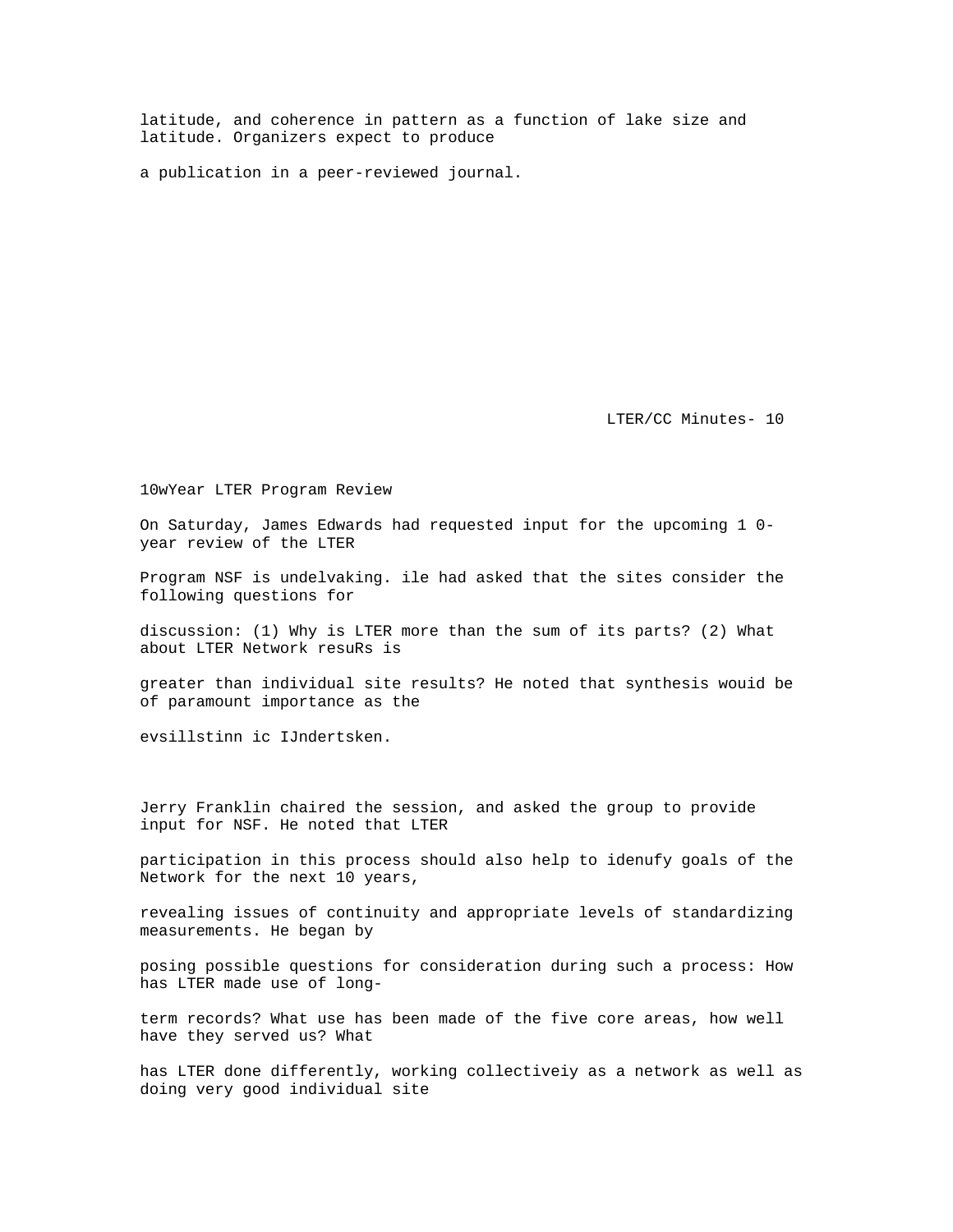science? What use have we made of the Network Office? How have we advanced information

management? How have we advanced basic ecologicai knowledge? How productive have we been

compared to our non-long-term peer groups?

Ouestions/Suggestions from participants:

(1) Stress the long-term nature of funding support (detaii the financial base), and the unique

Product(s).

(2) What trends would we have seen withouVwith this long-term support, what societal gains?

(3) What societal gains have been achieved?

(4) Include federal agency participation in the review process, since they use LTER material and

participate in LTER science.

(5) How has LTER research influenced government decision-making?

(6) How well have links between the science and feedback worked?

(7) In what ways have LTER approaches assumed a leadership position/provided successful models?

(8) How well have we developed standards/guidelines?

(9) What has been LTER's role in educating future ecoloXqists/our legacy in terms of students?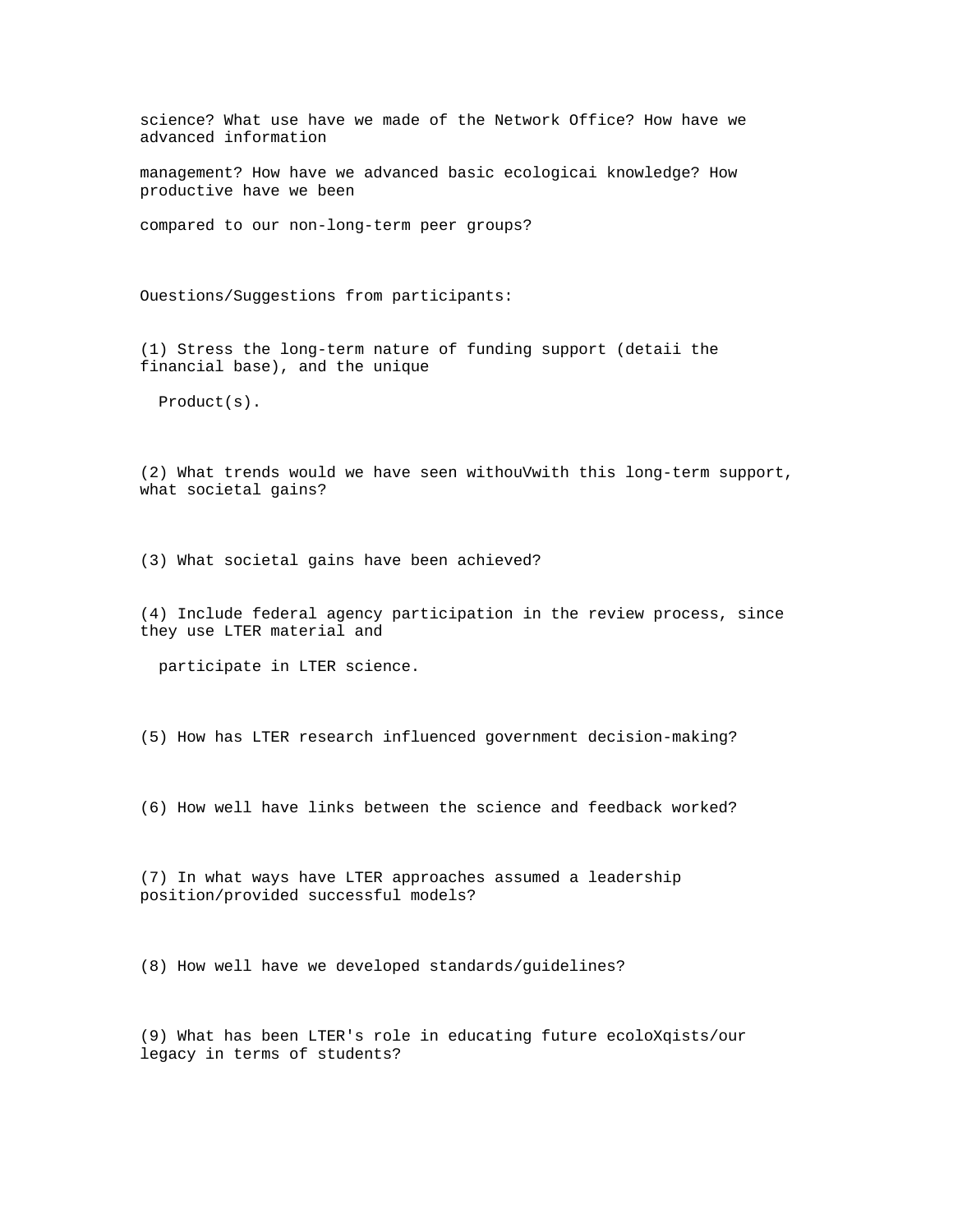(10) What has been the value of having sites in place to capture results of episodic phenomena?

(11) Document programs that have tried to emulate LTER.

(12) How has LTER used existing data?

(13) Balance of short-term results versus longer-term charge.

(14) LTER technological innovations/new technoiogies.

LTER/CC Minutes- 11

1bYear Review, continued

(15) Development of interdisciplinary interactions/social and economic sciences.

(16) How well has the database served us?

(17) How well have we approached the synthesis objective?

(18) "Network of networksU idea.

(19) Management of LTER, how well has it served the science?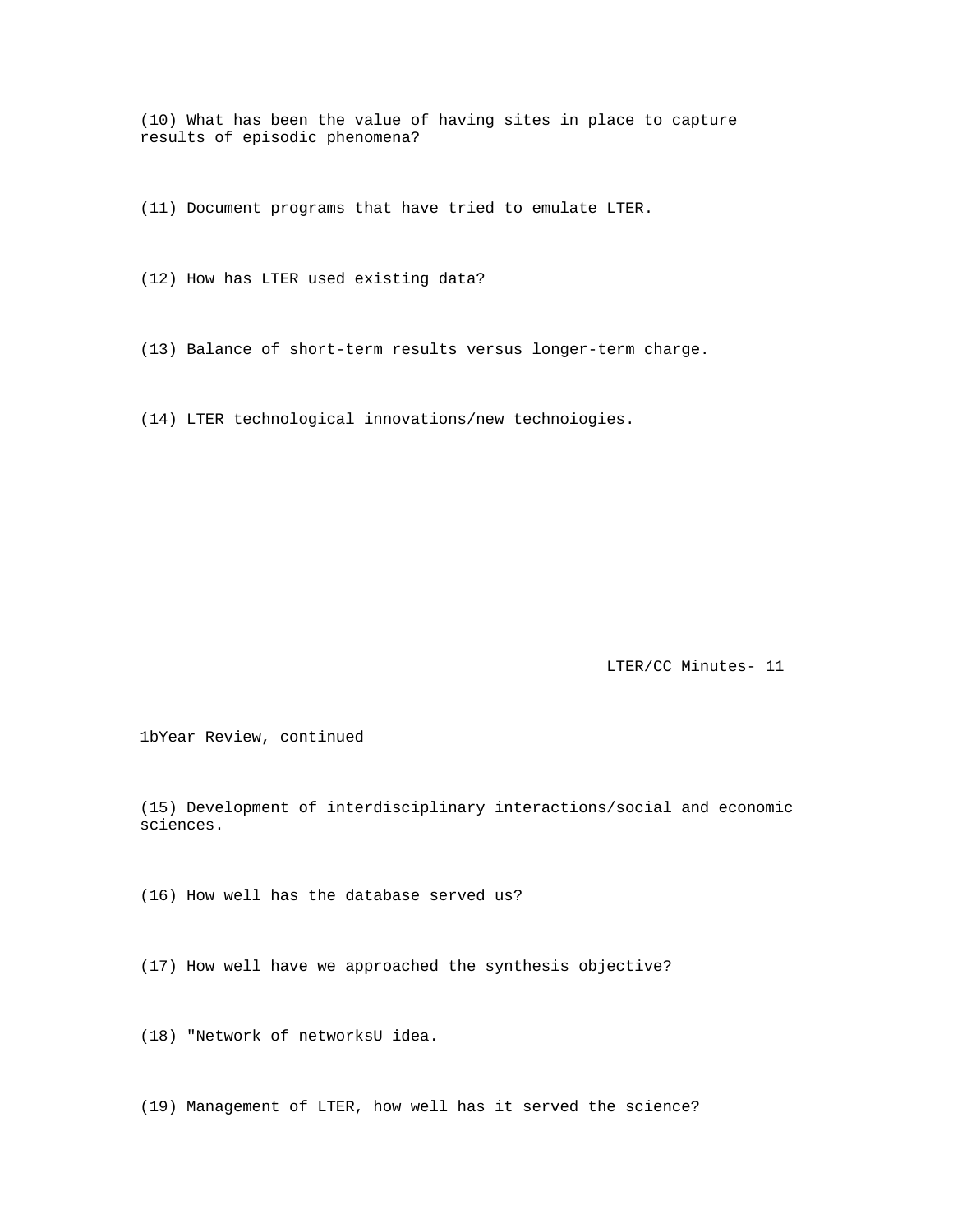(20) Sites as local nuclei, attracting science and developing relationships with non-LTER scientists.

(21) LTER workshop approaches.

(22) Early efforts at cross-site analysis/comparisons.

(23) Extent to which we've been able to set up experiments for longterm use, the legacy of our

experiments.

(24) Compare what we offer versus the alternative, in a positive sense.

(25) Has age profile of researchers changed over the decade?

(26) Relationship to Long-Term Studies Section of ESA.

(27) What has been the role of mid-term reviews?

(28) How well does LTER Network cover essential systems and processes?

(29) What has been the effect of continuity on understanding systems?

(30) Is the character of the latest cohorts different?

(31) What is the measure of enthusiasm for scaiing up?

(32) To what extent is LTER representative of the broad field of ecology?